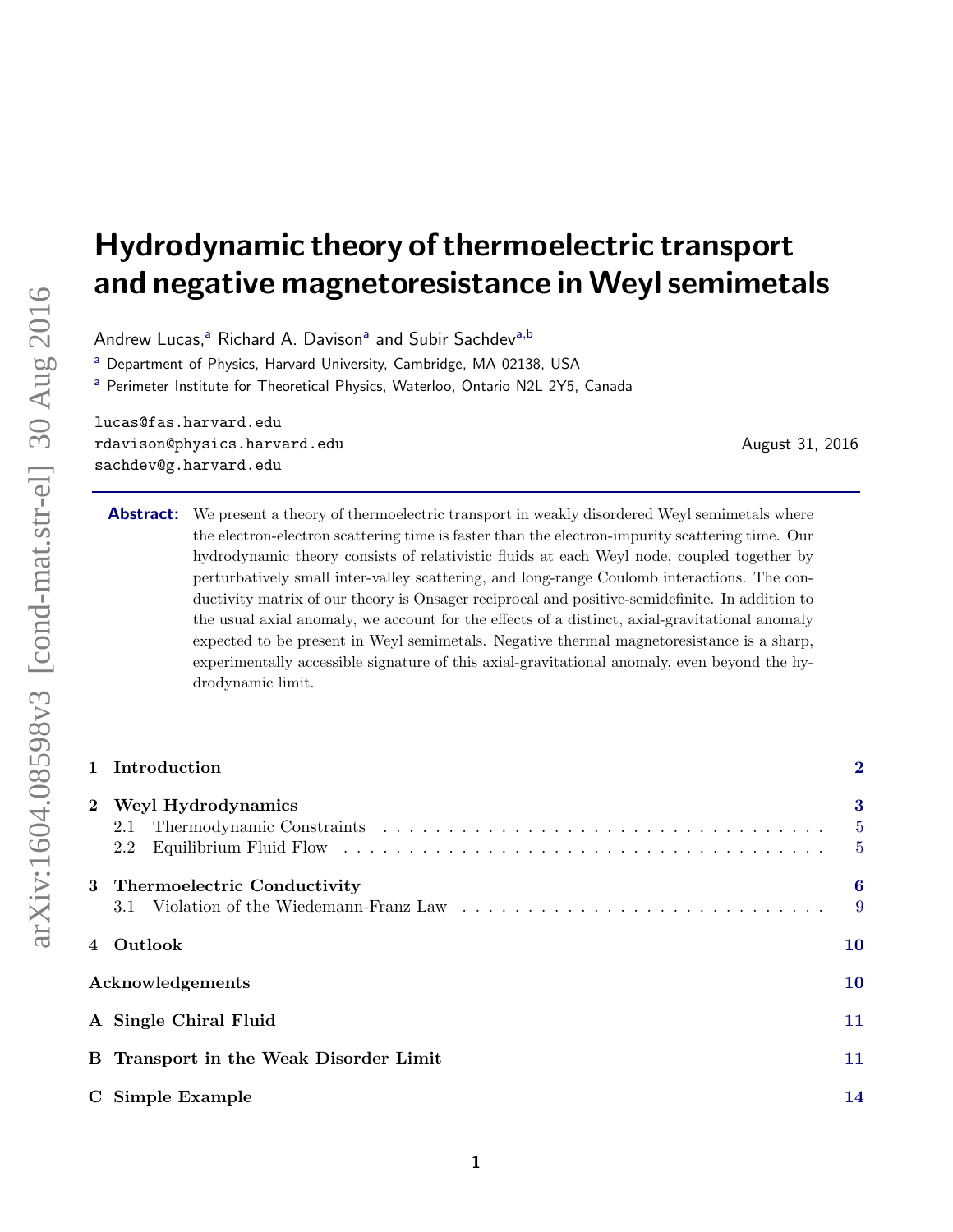|            | D Imposing External Sources Through Boundary Conditions           | 15        |
|------------|-------------------------------------------------------------------|-----------|
|            | E Coulomb Screening                                               | 16        |
|            | F Violation of the Wiedemann-Franz Law in the Hydrodynamic Regime | $\bf{17}$ |
|            | G Weak Intervalley Scattering in a Weakly Interacting Weyl Gas    | 18        |
|            | H Memory Matrix Formalism                                         | 21        |
| References |                                                                   | 23        |

# <span id="page-1-0"></span>1 Introduction

The recent theoretical predictions  $[1, 2, 3]$  $[1, 2, 3]$  $[1, 2, 3]$  $[1, 2, 3]$  $[1, 2, 3]$  and experimental discoveries  $[4, 5, 6]$  $[4, 5, 6]$  $[4, 5, 6]$  $[4, 5, 6]$  $[4, 5, 6]$  of Weyl semimetals open up an exciting new solid state playground for exploring the physics of anomalous quantum field theories. These anomalies can lead to very striking signatures in simple transport measurements. Upon applying a magnetic field  $\mathbf{B} = B\hat{\mathbf{z}}$  and measuring the electrical conductivity  $\sigma_{zz}$  parallel to **B**, one predicts  $\sigma_{zz}$ has a contribution which grows as  $B^2$  [\[7,](#page-22-7) [8,](#page-22-8) [9\]](#page-22-9). This "longitudinal negative magnetoresistance" is a direct signature of the anomaly associated with the Weyl points in momentum space. Similar results have also been predicted for thermal and thermoelectric transport [\[10,](#page-22-10) [11\]](#page-22-11). Negative magnetoresistance in  $\sigma$ , with the predicted  $B^2$  dependence, has been observed experimentally in many different materials [\[12,](#page-22-12) [13,](#page-22-13) [14,](#page-23-0) [15,](#page-23-1) [16,](#page-23-2) [17,](#page-23-3) [18\]](#page-23-4).

So far, the theories of this negative magnetoresistance assume two facts about the dynamics of the quasiparticles of the Weyl semimetal. Firstly, it is assumed that the quasiparticles are long lived, and that a kinetic description of their dynamics is valid. Secondly, it is assumed that the dominant scattering mechanism is between quasiparticles and impurities or phonons. In most simple crystals – including Weyl semimetals – it is likely that this description is reasonable.

However, there are exotic metals in which the quasiparticle-quasiparticle scattering time is much smaller than the quasiparticle-impurity/phonon scattering time. In such a finite temperature metal, the complicated quantum dynamics of quasiparticles reduces to classical hydrodynamics of long lived quantities – charge, energy and momentum – on long time and length scales. Most theoretical [\[19,](#page-23-5) [20,](#page-23-6) [21,](#page-23-7) [22,](#page-23-8) [23,](#page-23-9) [24,](#page-23-10) [25\]](#page-23-11) and experimental [\[26,](#page-23-12) [27,](#page-23-13) [28\]](#page-23-14) work on such electron fluids studies the dynamics of (weakly interacting) Fermi liquids in ultrapure crystals. As expected, the physics of a hydrodynamic electron fluid is qualitatively different from the kinetic regime where quasiparticle-impurity/phonon scattering dominates, and there are qualitatively distinct signatures to look for in experiments.

Experimental evidence for a strongly interacting quasirelativistic plasma of electrons and holes has recently emerged in graphene [\[29,](#page-23-15) [30\]](#page-23-16). The relativistic hydrodynamic theories necessary to understand this plasma are different from ordinary Fermi liquid theory [\[31\]](#page-24-0), and lead to qualitatively different transport phenomena [\[32,](#page-24-1) [33\]](#page-24-2). The hydrodynamics necessary to describe an electron fluid in a Weyl material, when the Fermi energy is close to a Weyl node, is similar to the hydrodynamics of the graphene plasma, though with additional effects related to anomalies [\[34,](#page-24-3) [35\]](#page-24-4). Such a quasirelativistic regime is where negative magnetoresistance is most pronounced [\[9\]](#page-22-9), and also where interaction effects can be strongest, due to the lack of a large Fermi surface to provide effective screening.

In this paper, we develop a minimal hydrodynamic model for direct current (dc) thermoelectric transport in a disordered, interacting Weyl semimetal, where the Fermi energy is close to the Weyl nodes. The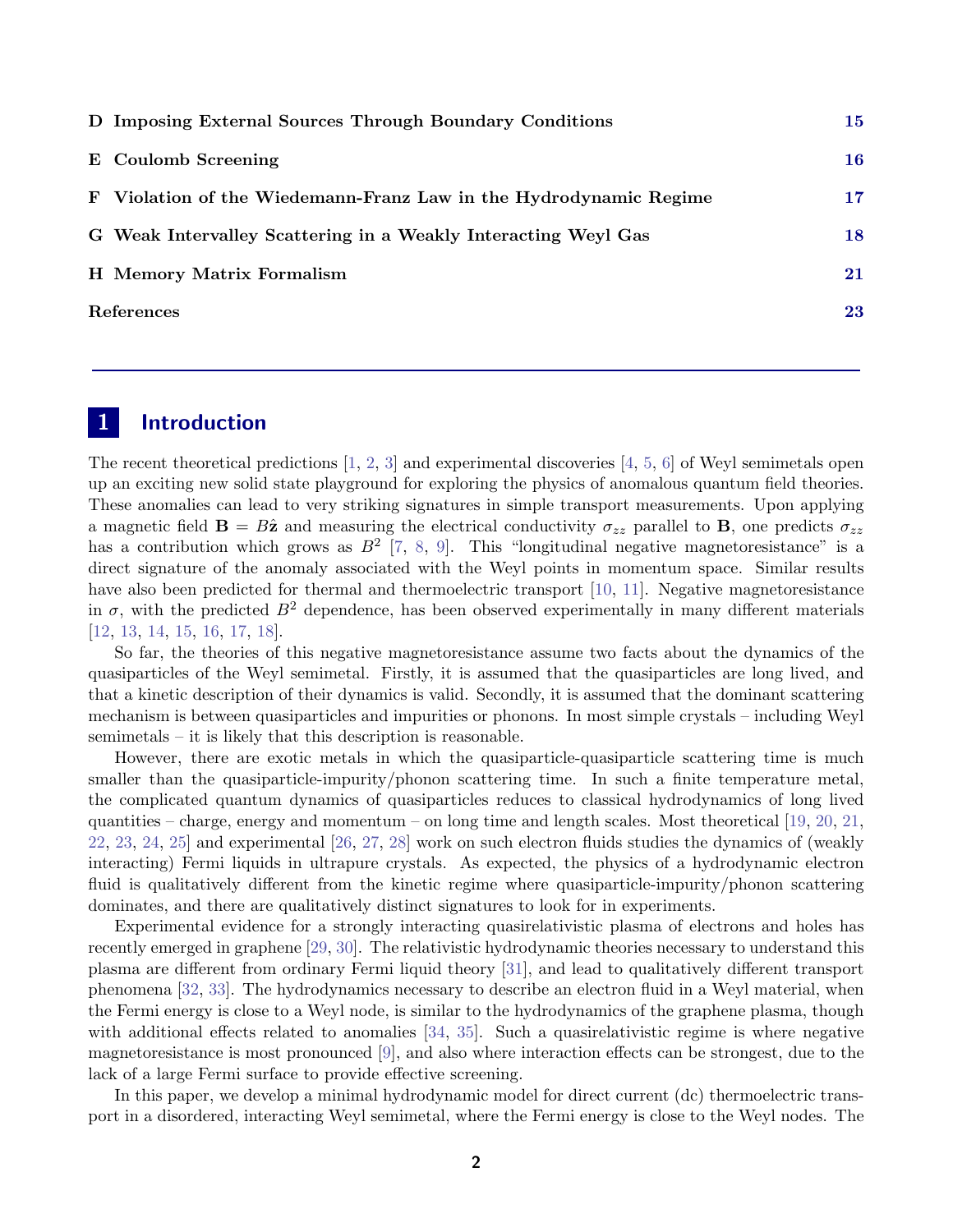first hydrodynamic approach to transport in a Weyl semimetal may be found in [\[36\]](#page-24-5) (see also [\[37,](#page-24-6) [38\]](#page-24-7)). In contrast to these, our approach manifestly ensures that the conductivity matrix is positive-semidefinite and Onsager reciprocal. We apply an infinitesimal electric field  $E_i$  and temperature gradient  $\partial_i T$  to a Weyl semimetal, and compute the total charge current  $J_i$  and heat current  $Q_i$  using hydrodynamics. We then read off the thermoelectric conductivity matrix defined by

<span id="page-2-1"></span>
$$
\begin{pmatrix} J_i \\ Q_i \end{pmatrix} = \begin{pmatrix} \sigma_{ij} & \alpha_{ij} \\ T\bar{\alpha}_{ij} & \bar{\kappa}_{ij} \end{pmatrix} \begin{pmatrix} E_j \\ -\partial_j T \end{pmatrix}.
$$
 (1)

In the limit where disorder, magnetic field and intervalley scattering are perturbatively weak, we show that all conductivities may be written as the sum of a Drude conductivity for each valley fluid, and a correction due to intervalley scattering: e.g.  $\sigma_{ij} = \sigma_{ij}^{\text{Drude}} + \sigma_{ij}^{\text{anom}}$ . We present a general formula for the coefficient of  $B^2$  in  $\sigma_{zz}^{\text{anom}}$ : the quantitative dependence of this coefficient on temperature and electron density can be different from quasiparticle-based methods.

While the qualitative form of our results (e.g.  $\sigma_{ij}^{\text{anom}} \sim B_i B_j$ ) is very similar to that found using kinetic theory approaches [\[8,](#page-22-8) [9,](#page-22-9) [10,](#page-22-10) [11\]](#page-22-11), we strongly emphasize that the physical interpretations are often quite different. For example, the emergence of Drude conductivities in our model is not due to the existence of long lived quasiparticles, but due to the fact that momentum relaxation is a perturbatively slow process [\[31,](#page-24-0) [39\]](#page-24-8). Furthermore, distinct anomalies are responsible for the negative magnetoresistance in electrical vs. thermal transport. This remains true even beyond our strict hydrodynamic limit.

<span id="page-2-0"></span>In this paper, we work in units where  $\hbar = k_B = e = 1$ . We will also generally set the Fermi velocity  $v_F = 1$ . In our relativistic formalism, the effective speed of light is set by  $v_F$ .

# 2 Weyl Hydrodynamics

We begin by developing our hydrodynamic treatment of the electron fluid, assuming the chemical potential lies close to the charge neutrality point for every node. For simplicity, we assume that the Weyl nodes are locally isotropic to reduce the number of effective parameters. It is likely straightforward, though tedious, to generalize and study anisotropic systems.

We will firstly review the hydrodynamic theory of a chiral fluid with an anomalous axial  $U(1)$  symmetry, derived in [\[34,](#page-24-3) [35\]](#page-24-4). Neglecting intervalley scattering, this theory describes the dynamics near one Weyl node. The equations of relativistic chiral hydrodynamics are the conservation laws for charge, energy and momentum, modified by the external electromagnetic fields which we denote with  $F_{\mu\nu}$ . On a curved space with Riemann tensor  $R_{\alpha\beta\delta\gamma}$ , they read

$$
\nabla_{\mu}T^{\mu\nu} = F^{\nu\mu}J_{\mu} - \frac{G}{16\pi^2}\nabla_{\mu}\left[\varepsilon^{\rho\sigma\alpha\beta}F_{\rho\sigma}R^{\nu\mu}{}_{\alpha\beta}\right],\tag{2a}
$$

$$
\nabla_{\mu}J^{\mu} = -\frac{C}{8}\varepsilon_{\mu\nu\rho\sigma}F^{\mu\nu}F^{\rho\sigma} - \frac{G}{32\pi^{2}}\varepsilon^{\mu\nu\rho\sigma}R^{\alpha}{}_{\beta\mu\nu}R^{\beta}{}_{\alpha\rho\sigma},\tag{2b}
$$

where C is a coefficient related to the standard axial anomaly and G is a coefficient related to an axialgravitational anomaly [\[40\]](#page-24-9). For a Weyl fermion

$$
C = \frac{k}{4\pi^2}, \qquad G = \frac{k}{24},\tag{3}
$$

with  $k \in \mathbb{Z}$  the Berry flux associated with the Weyl node [\[41\]](#page-24-10).  $J^{\mu}$  and the energy-momentum tensor  $T^{\mu\nu}$ are related to the hydrodynamic variables of chemical potential  $\mu$ , temperature T, and velocity  $u^{\mu}$  in a tightly constrained way [\[34,](#page-24-3) [35\]](#page-24-4), which we review in the SI. We will take the background electromagnetic field to be

$$
F = Bdx \wedge dy + \partial_i \mu_0 dx_i \wedge dt,
$$
\n<sup>(4)</sup>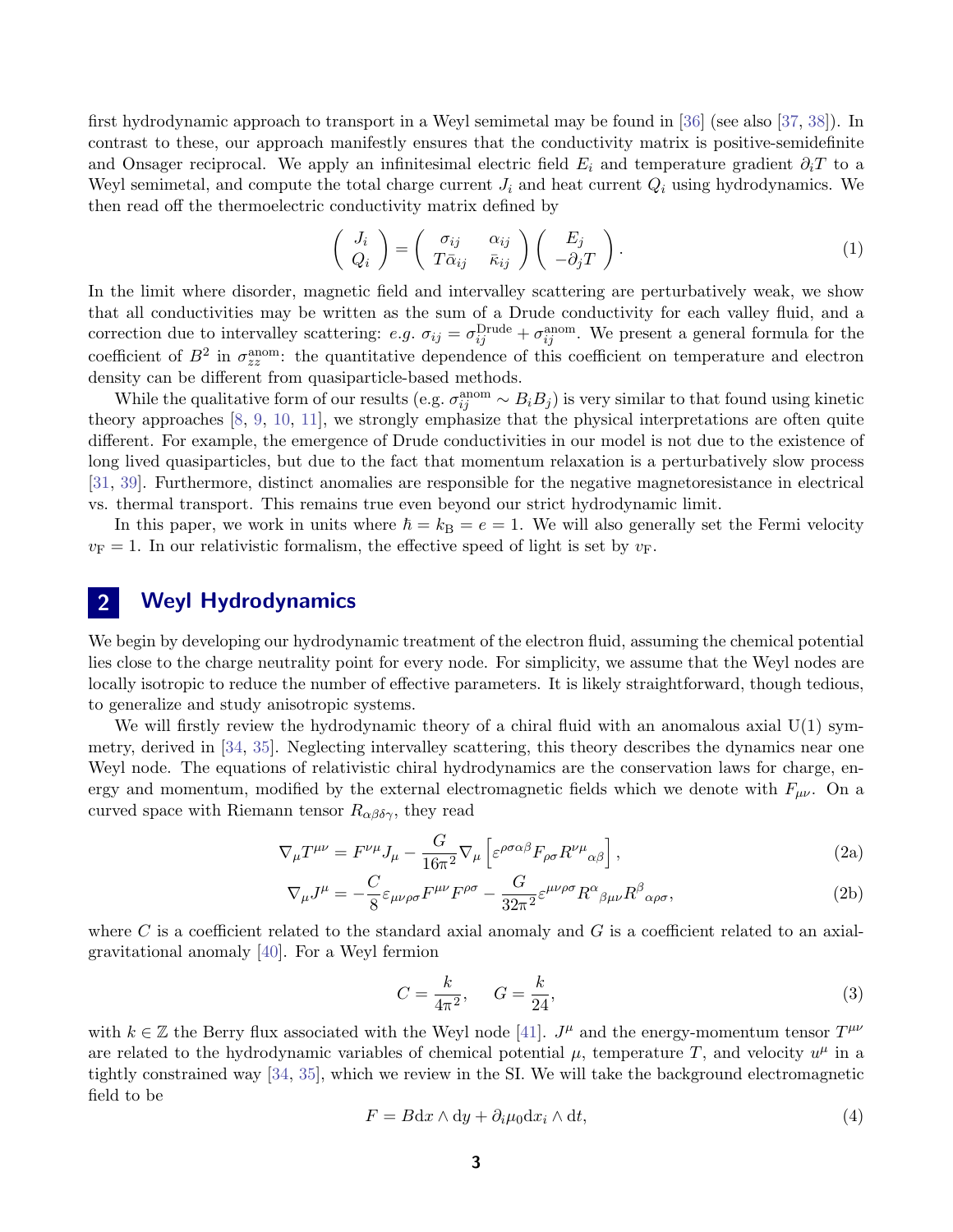with  $B$  a constant. Constant  $B$  is required by Maxwell's equations for the external electromagnetic field in equilibrium, at leading order.

A single chiral fluid cannot exist in a Weyl material. Instead, enough Weyl nodes must exist so that the "net" C for the material vanishes. This follows mathematically from the fact that the Brillouin zone of a crystal is necessarily a compact manifold and so the sum of the Berry fluxes associated with each node must vanish – this is the content of the Nielsen-Ninomiya theorem [\[7\]](#page-22-7). Hence, we must consider the response of multiple chiral fluids when developing our theory of transport.

One might hope that so long as each chiral fluid has a well-behaved response, then the net conductivities are simply additive. This is not so: the transport problem is ill-posed for a single chiral fluid, once we apply a background magnetic field. To see this, suppose that we apply an electric field such that  $\mathbf{E} \cdot \mathbf{B} \neq 0$ . Then, the total charge in the sample obeys

$$
\frac{\mathrm{d}Q_{\text{tot}}}{\mathrm{d}t} = \int \mathrm{d}^3 \mathbf{x} \ \partial_\mu J^\mu = C \mathbf{E} \cdot \mathbf{B} V_3,\tag{5}
$$

with  $V_3$  the spatial volume of the metal. Even at the linear response level, we see that there is a *necessary*  $\mathcal{O}(E)$  time-dependence to any solution to the hydrodynamic equations (with spatial directions periodically identified). If there is no static solution to the equations of motion, then any dc conductivity is an ill-posed quantity to compute. There is also energy production in a uniform temperature gradient, proportional to  $G\nabla T \cdot \mathbf{B}$ , even when  $C = 0$  (see the SI).

The physically relevant solution to this issue is that multiple Weyl nodes exist in a real material, and this means that we must consider the coupled response of multiple chiral fluids. Rare intervalley processes mediated by phonons and/or impurities couple these chiral fluids together [\[8\]](#page-22-8) and make the transport problem far richer for Weyl fluids than for simpler quantum critical fluids, including the Dirac fluid [\[32\]](#page-24-1).

We label each valley fluid quantity with the labels  $ab \cdots$ . For example,  $u_a^{\mu}$  is the velocity of valley fluid a. To avoid being completely overwhelmed with free parameters, we only include coefficients at zeroth order in derivatives coupling distinct fluids together. In fact, this will be sufficient to capture the negative magnetoresistance, as we explain in the next section. Accounting for this coupling modifies the conservation equations to

<span id="page-3-0"></span>
$$
\nabla_{\mu}J^{\mu}_{a} = -\frac{C_{a}}{8}\varepsilon_{\mu\nu\rho\sigma}F^{\mu\nu}F^{\rho\sigma} - \frac{G_{a}}{32\pi^{2}}\varepsilon^{\mu\nu\rho\sigma}R^{\alpha}{}_{\beta\mu\nu}R^{\beta}{}_{\alpha\rho\sigma} - \sum_{b} \left[\mathcal{R}_{ab}\nu_{b} + \mathcal{S}_{ab}\beta_{b}\right],\tag{6a}
$$

$$
\nabla_{\mu}T_{a}^{\mu\nu} = F^{\nu\mu}J_{\mu a} - \frac{G_a}{16\pi^2}\nabla_{\mu}\left[\varepsilon^{\rho\sigma\alpha\beta}F_{\rho\sigma}R^{\nu\mu}{}_{\alpha\beta}\right] + u_a^{\nu}\sum_b\left[\mathcal{U}_{ab}\nu_b + \mathcal{V}_{ab}\beta_b\right],\tag{6b}
$$

where we have defined  $\beta_a \equiv 1/T_a$  and  $\nu_a \equiv \beta_a \mu_a$ . The transport problem is well-posed if

<span id="page-3-2"></span>
$$
\sum_{a} C_a = \sum_{a} G_a = 0. \tag{7}
$$

The new coefficients  $\mathcal{R}, \mathcal{S}, \mathcal{U}$  and V characterize the rate of the intervalley transfer of charge, energy and momentum due to relative imbalances in chemical potential or temperature. In writing [\(6\)](#page-3-0), we have chosen the intervalley scattering of energy and momentum to be relativistic. This makes the analysis easier as it preserves Lorentz covariance, but will not play an important role in our results. In particular, the intervalley momentum transfer processes are subleading effects in our theory of transport.

The gradient expansion may be different for each fluid, but we will assume that  $J_a^{\mu}$  and  $T_a^{\mu\nu}$  depend only on fluid a. We require that

<span id="page-3-1"></span>
$$
\sum_{a \text{ or } b} \mathcal{R}_{ab} = \sum_{a \text{ or } b} \mathcal{S}_{ab} = \sum_{a \text{ or } b} \mathcal{U}_{ab} = \sum_{a \text{ or } b} \mathcal{V}_{ab} = 0.
$$
 (8)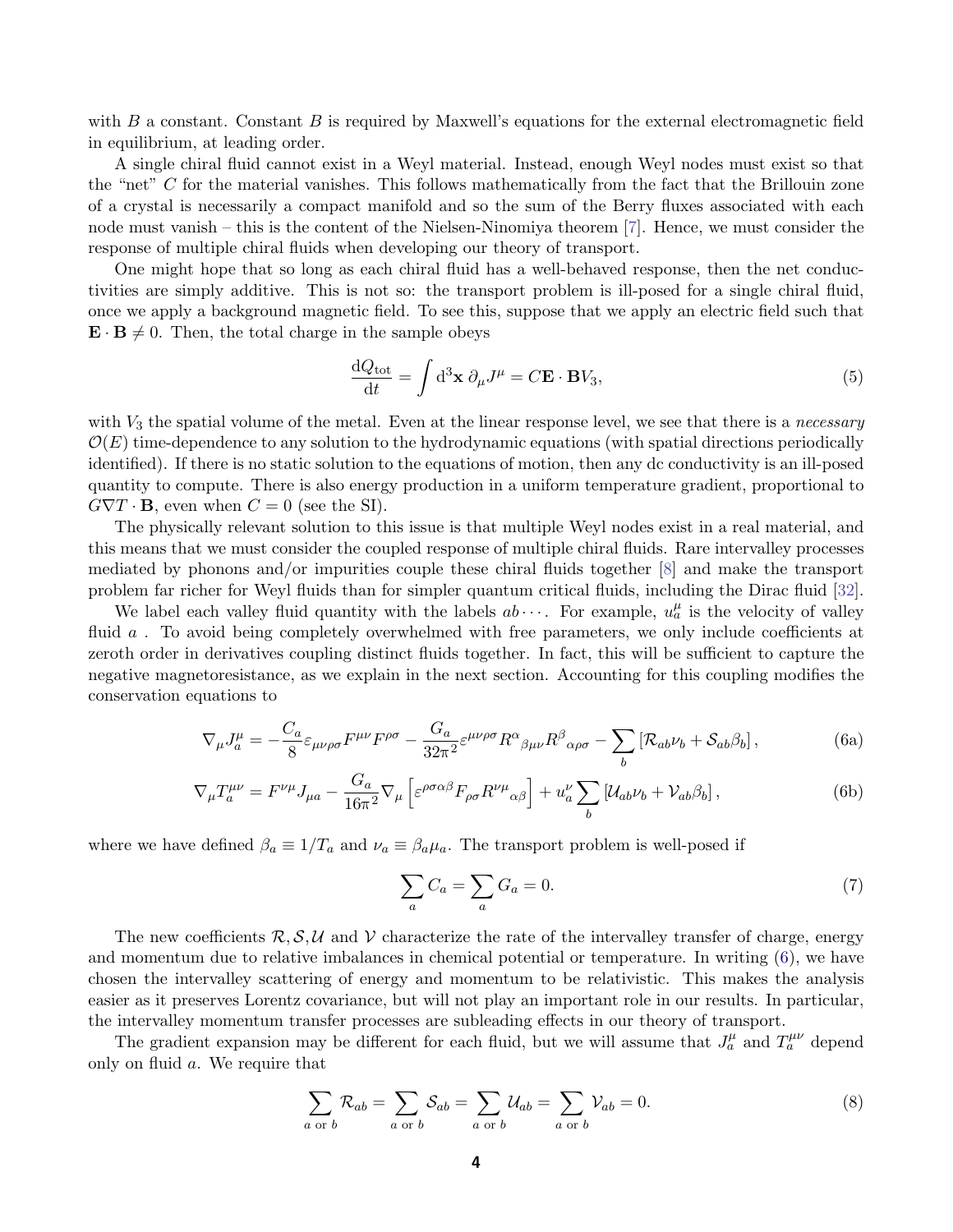This ensures that globally charge and energy are conserved, as well as that uniform shifts in the background chemical potential and/or temperature, for all fluids simultaneously, are exact zero modes of the equations of motion.

For simplicity in [\(6\)](#page-3-0), we have implicitly assumed that the Weyl nodes are all at the same chemical potential in equilibrium. This is generally not true for realistic Weyl materials. As non-trivial issues in hydrodynamics already arise without making this generalization, we will stick to the case where all Weyl nodes are at the same chemical potential in equilibrium in this paper.

For the remainder of this paper, we will be interested in transport in flat spacetimes where  $R_{\mu\nu\alpha\beta} = 0$ . Except where otherwise stated, we will assume Minkowski space from now on. Hence, for most purposes, we write partial derivatives  $\partial_\mu$  rather than covariant derivatives  $\nabla_\mu$ . However, we will continue to use the covariant derivative  $\nabla_{\mu}$  at intermediate steps of the calculations where it is necessary.

### <span id="page-4-0"></span>2.1 Thermodynamic Constraints

We will now derive the constraints on our hydrodynamic parameters which are imposed by demanding that the second law of thermodynamics is obeyed locally. Without intervalley coupling processes, and at the ideal fluid level (derivative corrections, including  $F_{\mu\nu}$ , are neglected), the second law of thermodynamics implies that the total entropy current  $s^{\mu}$  (where  $s_a$  is the entropy density of fluid a) obeys (see e.g. [\[42,](#page-24-11) [43\]](#page-24-12))

<span id="page-4-2"></span>
$$
\partial_{\mu}s^{\mu} = \partial_{\mu}\left(\sum_{a} s_{a}u_{a}^{\mu}\right) = 0. \tag{9}
$$

In the more generic, non-ideal, case the right hand side of [\(9\)](#page-4-2) must be non-negative. In our theory of coupled chiral fluids, the right hand side of [\(9\)](#page-4-2) does not vanish already at the ideal fluid level:

<span id="page-4-3"></span>
$$
\partial_{\mu}s^{\mu} = \sum_{ab} \left( \beta_a \left[ \mathcal{U}_{ab} \nu_b + \mathcal{V}_{ab} \beta_b \right] + \nu_a \left[ \mathcal{R}_{ab} \nu_b + \mathcal{S}_{ab} \beta_b \right] \right) \ge 0. \tag{10}
$$

There is no possible change we can make to the entropy current that is local which can subtract off the right hand side of [\(10\)](#page-4-3). Hence, we demand that the matrix

$$
A \equiv \begin{pmatrix} R & -S \\ -U & V \end{pmatrix}, \tag{11}
$$

is positive semi-definite.

Using standard arguments for Onsager reciprocity in statistical mechanics [\[44\]](#page-24-13), one can show that  $A = A^{T}$ . In the SI, we will show using the memory matrix formalism [\[45,](#page-24-14) [39\]](#page-24-8) that whenever the quantum mechanical operators  $n_a$  and  $\epsilon_a$  are naturally defined:

$$
A_{IJ} = T \lim_{\omega \to 0} \frac{\text{Im}\left(G_{x_I \dot{x}_J}^{\text{R}}(\omega)\right)}{\omega},\tag{12}
$$

where  $x_I$  denotes  $(n_a, \epsilon_a)$  and dots denote time derivatives. We also prove [\(8\)](#page-3-1), and the symmetry and positive-semidefiniteness of A through the memory matrix formalism, at the quantum mechanical level.

#### <span id="page-4-1"></span>2.2 Equilibrium Fluid Flow

We now find an equilibrium solution to [\(6\)](#page-3-0). Beginning with the simple case of  $B = 0$ , it is straightforward to see following [\[46\]](#page-24-15) that an equilibrium solution is

$$
\mu_a = \mu_0(\mathbf{x}),\tag{13a}
$$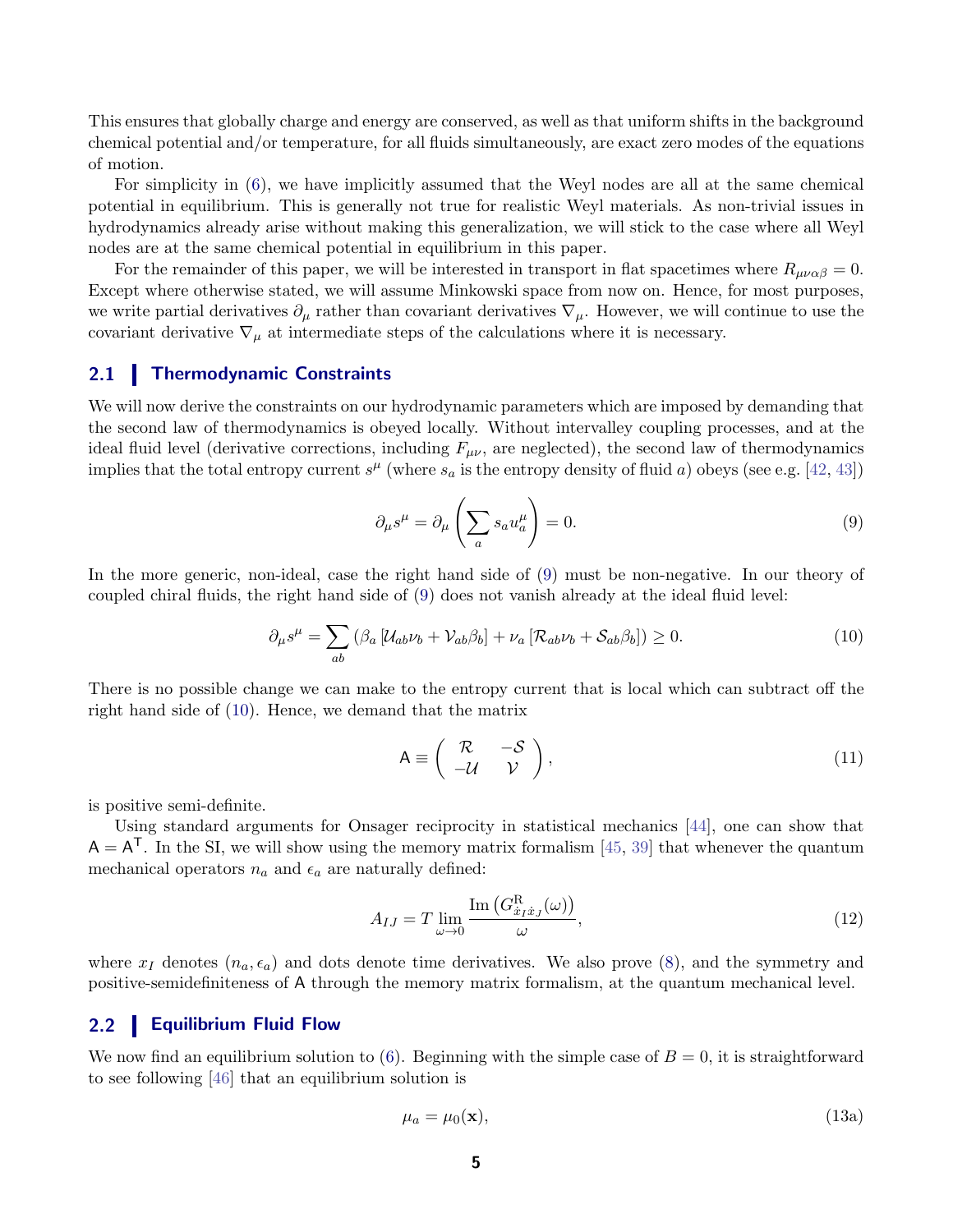$$
T_a = T_0 = \text{constant},\tag{13b}
$$

$$
u_a^{\mu} = (1, \mathbf{0}). \tag{13c}
$$

Indeed as pointed out in [\[46,](#page-24-15) [32\]](#page-24-1), this exactly satisfies [\(6\)](#page-3-0) neglecting the inter-valley and anomalous terms. Using [\(8\)](#page-3-1) it is straightforward to see that the intervalley terms also vanish on this solution. If  $B = 0$  then  $C\varepsilon_{\mu\nu\rho\sigma}F^{\mu\nu}F^{\rho\sigma}=0$ , and hence this is an exact solution to the hydrodynamic equations. We define the parameter  $\xi$  as the typical correlation length of  $\mu(\mathbf{x})$ : roughly speaking,  $\xi \sim |\mu_0|/|\partial_x \mu_0|$ .

Following [\[43\]](#page-24-12), we can perturbatively construct a solution to the equations of motion when  $B \neq 0$ , assuming that

$$
B \ll T^2 \text{ and } 1 \ll \xi T. \tag{14}
$$

Both of these assumptions are necessary for our hydrodynamic formalism to be physically sensible. Using these assumptions, it is consistent at leading order to only change  $v_{ia} \neq 0$ , but to keep  $\mu_a$  and  $T_a$  the same:

<span id="page-5-1"></span>
$$
v_{za} = \frac{C_a \mu_0^2 B}{2(\epsilon_a + P_a)} + \frac{G_a T_0^2 B}{\epsilon_a + P_a} \equiv \mathfrak{v}(\mu(x), T, B_i).
$$
 (15)

It may seem surprising that in a single chiral fluid, there would be a non-vanishing charge current. This is a well-known phenomenon called the chiral magnetic effect (for a recent review, see [\[47\]](#page-24-16)). In our model, the net current flow is the sum of the valley contributions:

$$
J^{z} = \sum_{a} J_{a}^{z} = \sum_{a} C_{a} \mu_{0} B = 0, \qquad (16)
$$

<span id="page-5-0"></span>and so indeed, this complies with the expectation that the net current in a solid-state system will vanish in equilibrium, as discussed (in more generality) in [\[41,](#page-24-10) [48\]](#page-24-17).

# 3 Thermoelectric Conductivity

We now linearize the hydrodynamic equations around this equilibrium solution, applying infinitesimally small external electric fields  $\tilde{E}_i$ , and temperature gradients  $\tilde{\zeta}_i = -\partial_i \log T$  to the fluid. Although we have placed an equals sign in this equation, we stress that we will apply  $\tilde{\zeta}_i$  in such a way we may apply a constant temperature gradient on a compact space (with periodic boundary conditions). Applying a constant  $\tilde{E}_i$  is simple, and corresponds to turning on an external electric field in  $F_{\mu\nu}$ . Applying a constant  $\tilde{\zeta}_i$  is more subtle, and can be done by changing the spacetime metric to [\[49\]](#page-25-0)

$$
ds^{2} = \eta_{\mu\nu} dx^{\mu} dx^{\nu} - 2 \frac{e^{-i\omega t}}{-i\omega} \tilde{\zeta}_{i} dx_{i} dt.
$$
 (17)

ω is a regulator, which we take to 0 at the end of the calculation. This spacetime is flat  $(R_{\alpha\beta\gamma\delta} = 0)$ . In order to account for both  $\tilde{E}_i$  and  $\tilde{\zeta}_i$ , the external gauge field is modified to  $A + \tilde{A}$ , where

$$
\tilde{A}_i = -\left(\tilde{E}_i - \mu_0(\mathbf{x})\tilde{\zeta}_i\right) \frac{e^{-i\omega t}}{-i\omega}.\tag{18}
$$

The hydrodynamic equations [\(6\)](#page-3-0) must then be solved in this modified background. In linear response, the hydrodynamic variables become

$$
\mu_a = \mu_0(\mathbf{x}) + \tilde{\mu}_a(\mathbf{x}),\tag{19a}
$$

$$
T_a = T_0 + \tilde{T}_a(\mathbf{x}),\tag{19b}
$$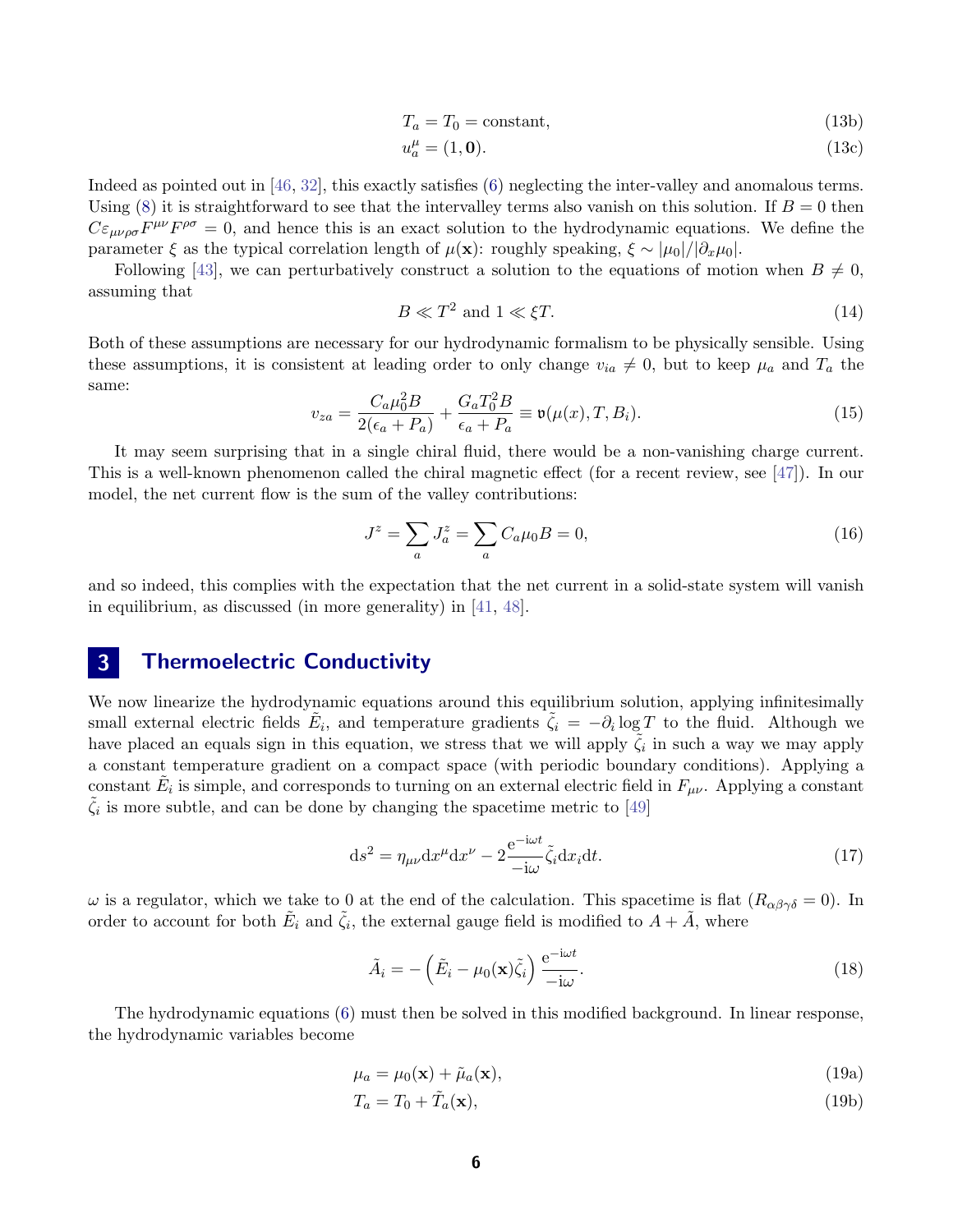$$
u_a^{\mu} \approx \left(1 + v_{ia} \frac{\tilde{\zeta}_i e^{-i\omega t}}{i\omega}, v_{ia} + \tilde{v}_{ia}\right). \tag{19c}
$$

Note that tilded variables represent objects which are first order in linear response. The correction to  $u_a^t$ is necessary to ensure that  $u^{\mu}u_{\mu} = -1$  is maintained. In general we cannot solve the linearized equations analytically, except in the limit of perturbatively weak disorder and magnetic field strength.

We assume that the inhomogeneity in the chemical potential is small:

<span id="page-6-0"></span>
$$
\mu_0 = \bar{\mu}_0 + u\hat{\mu}_0(\mathbf{x}),\tag{20}
$$

with  $u \ll \bar{\mu}_0$  and T. u is our perturbative parameter, and we assume that  $\hat{\mu}_0$  is a zero-mean random function with unit variance. We assume the scalings

<span id="page-6-1"></span>
$$
B \sim u^2 \quad \text{and} \quad \mathcal{R}, \mathcal{S}, \mathcal{U}, \mathcal{V} \sim u^6. \tag{21}
$$

The hydrodynamic equations can be solved perturbatively, and the charge and heat currents may be spatially averaged on this perturbative solution. The computation is presented in the SI, and we present highlights here. At leading order, the linearized hydrodynamic equations reduce to

$$
\partial_{i}\left[n_{a}\tilde{w}_{ia}+\sigma_{Qa}\left(\tilde{E}_{i}-\partial_{i}\tilde{\mu}_{a}-\frac{\mu_{0}}{T}(T\tilde{\zeta}_{i}-\partial_{i}\tilde{T}_{a})\right)\right]=C_{a}\tilde{E}_{i}B_{i}-\sum_{b}\left[\mathcal{R}_{ab}\tilde{\nu}_{b}+\mathcal{S}_{ab}\tilde{\beta}_{b}\right],
$$
\n(22a)  
\n
$$
\partial_{i}\left[Ts_{a}\tilde{w}_{ia}-\mu_{0}\sigma_{Qa}\left(\tilde{E}_{i}-\partial_{i}\tilde{\mu}_{a}-\frac{\mu_{0}}{T}(T\tilde{\zeta}_{i}-\partial_{i}\tilde{T}_{a})\right)\right]=2G_{a}T_{0}^{2}\tilde{\zeta}_{i}B_{i}
$$
\n
$$
+\sum\left[(\mathcal{R}_{ab}\mu_{0}+\mathcal{U}_{ab})\tilde{\nu}_{b}+(\mathcal{S}_{ab}\mu_{0}+\mathcal{V}_{ab})\tilde{\beta}_{b}\right],
$$
\n(22b)

$$
h_{a}(\partial_{i}\tilde{\mu}_{a} - \tilde{E}_{i}) + s_{a}(\partial_{i}\tilde{T}_{a} - T\tilde{\zeta}_{i}) = \varepsilon_{ijk}\tilde{w}_{ja}n_{a}B_{k}.
$$
\n(22c)

We have defined

$$
\tilde{v}_{ia} = \tilde{w}_{ia} + \frac{\partial \mathfrak{v}_i}{\partial \mu} \tilde{\mu}_a + \frac{\partial \mathfrak{v}_i}{\partial T} \tilde{T}_a.
$$
\n(23)

 $\tilde{w}_{ia}$  represents the fluid velocity after subtracting the contribution coming from [\(15\)](#page-5-1) in local thermal equilibrium.

 $(22)$  depends on  $G_a$ , despite the fact that our spacetime is flat. This follows from the subtle fact that thermodynamic consistency of the anomalous quantum field theory on curved spacetimes requires that the axial-gravitational anomaly alters the thermodynamics of fluids on flat spacetimes [\[40\]](#page-24-9).

The total charge current is  $\tilde{J}^i = \sum_a \tilde{J}_a^i$ , and the total heat current is  $\tilde{Q}^i = \sum_a \tilde{T}_a^{ti} - \mu_0 \tilde{J}^i$ . At leading order in perturbation theory, we find that the charge current in each valley fluid may be written as

$$
\tilde{J}_a^i = n_a \tilde{\mathbb{V}}_{ia} + C_a \tilde{\mathbb{M}}_a B_i,\tag{24}
$$

and the heat current per valley,  $\tilde{T}_a^{ti} - \mu_0 \tilde{J}_a^i$ , may be written as

$$
\tilde{Q}_a^i = Ts_a \tilde{\mathbb{V}}_{ia} + 2G_a T_0 \tilde{\mathbb{T}}_a B_i.
$$
\n(25)

In the above expressions  $\tilde{\mathbb{V}}_{ia}$  is a homogeneous  $\mathcal{O}(u^{-2})$  contribution to  $\tilde{w}_{ia}$ , and  $\tilde{\mathbb{N}}_a$  and  $\tilde{\mathbb{T}}_a$  are  $\mathcal{O}(u^{-4})$ homogeneous contributions to  $\tilde{\mu}_a$  and  $\tilde{T}_a$  respectively.

The thermoelectric conductivity matrix is:

<span id="page-6-2"></span>
$$
\sigma_{xx} = \sigma_{yy} = \sum_{a} \frac{n_a^2 \Gamma_a}{\Gamma_a^2 + B^2 n_a^2},\tag{26a}
$$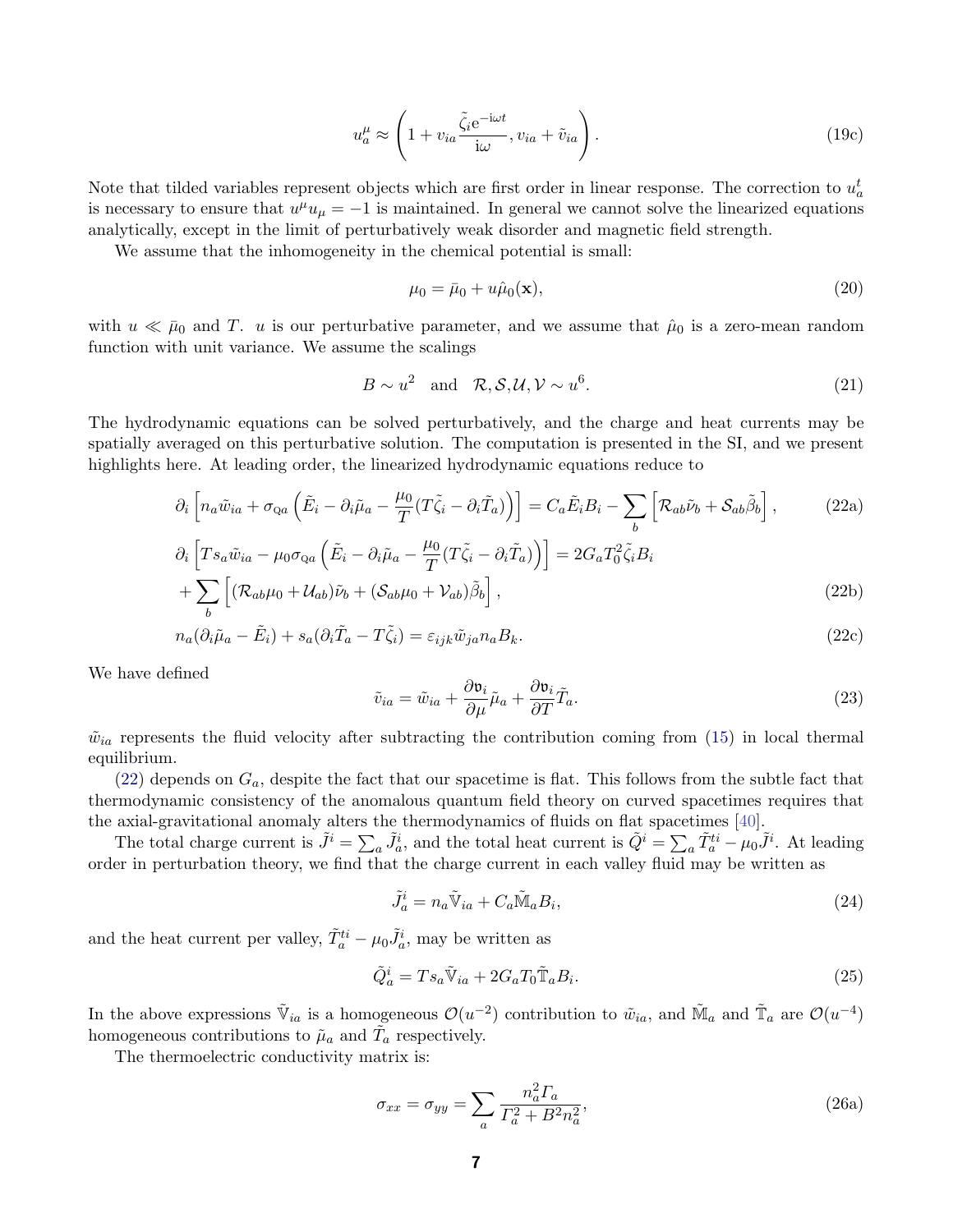$$
\sigma_{xy} = \sum_{a} \frac{B n_a^3}{\Gamma_a^2 + B^2 n_a^2},\tag{26b}
$$

$$
\sigma_{zz} = \sum_{a} \frac{n_a^2}{\Gamma_a} + \mathfrak{s}B^2,\tag{26c}
$$

$$
\bar{\kappa}_{xx} = \bar{\kappa}_{yy} = \sum_{a} \frac{T s_a^2 \Gamma_a}{\Gamma_a^2 + B^2 n_a^2},\tag{26d}
$$

$$
\bar{\kappa}_{xy} = \sum_{a} \frac{B T n_a s_a^2}{\Gamma_a^2 + B^2 n_a^2},\tag{26e}
$$

$$
\bar{\kappa}_{zz} = \sum_{a} \frac{T s_a^2}{T_a} + \mathfrak{h} B^2,\tag{26f}
$$

$$
\alpha_{xx} = \alpha_{yy} = \sum_{a} \frac{n_a s_a T_a}{\Gamma_a^2 + B^2 n_a^2},\tag{26g}
$$

$$
\alpha_{xy} = -\alpha_{yx} = \sum_{a} \frac{B n_a^2 s_a}{\Gamma_a^2 + B^2 n_a^2},\tag{26h}
$$

<span id="page-7-1"></span>
$$
\alpha_{zz} = \sum_{a} \frac{n_a s_a}{\Gamma_a} + \mathfrak{a} B^2,\tag{26i}
$$

where we have defined the four parameters

$$
\mathfrak{s} \equiv T \begin{pmatrix} C_a & C_a \mu \end{pmatrix} \begin{pmatrix} \mathcal{R}_{ab} & -\mathcal{S}_{ab} \\ -\mathcal{U}_{ab} & \mathcal{V}_{ab} \end{pmatrix}^{-1} \begin{pmatrix} C_b \\ C_b \mu \end{pmatrix},\tag{27a}
$$

$$
\mathfrak{h} \equiv 4T^4 \begin{pmatrix} 0 & G_a \end{pmatrix} \begin{pmatrix} \mathcal{R}_{ab} & -\mathcal{S}_{ab} \\ -\mathcal{U}_{ab} & \mathcal{V}_{ab} \end{pmatrix}^{-1} \begin{pmatrix} 0 \\ G_b \end{pmatrix}, \tag{27b}
$$

$$
\mathfrak{a} \equiv 2T^2 \begin{pmatrix} 0 & G_a \end{pmatrix} \begin{pmatrix} \mathcal{R}_{ab} & -\mathcal{S}_{ab} \\ -\mathcal{U}_{ab} & \mathcal{V}_{ab} \end{pmatrix}^{-1} \begin{pmatrix} C_b \\ C_b \mu \end{pmatrix}, \tag{27c}
$$

$$
\Gamma_a \equiv \frac{T_0^2 \left(s_a (\partial n_a / \partial \mu) - n_a (\partial s_a / \partial \mu)\right)^2}{3 \sigma_{\text{qa}} (\epsilon_a + P_a)^2} u^2.
$$
\n(27d)

In these expressions, sums over valley indices are implicit. Coefficients odd under  $z \to -z$  (such as  $\sigma_{xz}$ ) vanish. Note that all of the contributions to the conductivities listed above are of the same order  $\mathcal{O}(u^{-2})$ in our perturbative expansion, explaining the particular scaling limit  $(21)$  in u that was taken.

We have not listed the full set of transport coefficients. The unlisted transport coefficients are related to those in [\(26\)](#page-6-2) by Onsager reciprocity:

<span id="page-7-0"></span>
$$
\sigma_{ij}(B) = \sigma_{ji}(-B),\tag{28a}
$$

$$
\bar{\kappa}_{ij}(B) = \bar{\kappa}_{ji}(-B),\tag{28b}
$$

$$
\alpha_{ij}(B) = \bar{\alpha}_{ji}(-B). \tag{28c}
$$

The symmetry of A is crucial in order for the final conductivity matrix to obey [\(28\)](#page-7-0).

Evidently, the conductivities perpendicular to the magnetic field are Drude-like. This follows from principles which are by now very well understood [\[31,](#page-24-0) [39\]](#page-24-8). In these weakly disordered fluids, the transport coefficients are only limited by the rate at which momentum relaxes due to the disordered chemical potential  $\Gamma_a/(\epsilon_a + P_a)$ , and/or the rate at which the magnetic field relaxes momentum (by "rotating" it in the xy plane),  $Bn_a/(\epsilon_a + P_a)$ . This latter energy scale is the hydrodynamic cyclotron frequency [\[31\]](#page-24-0). In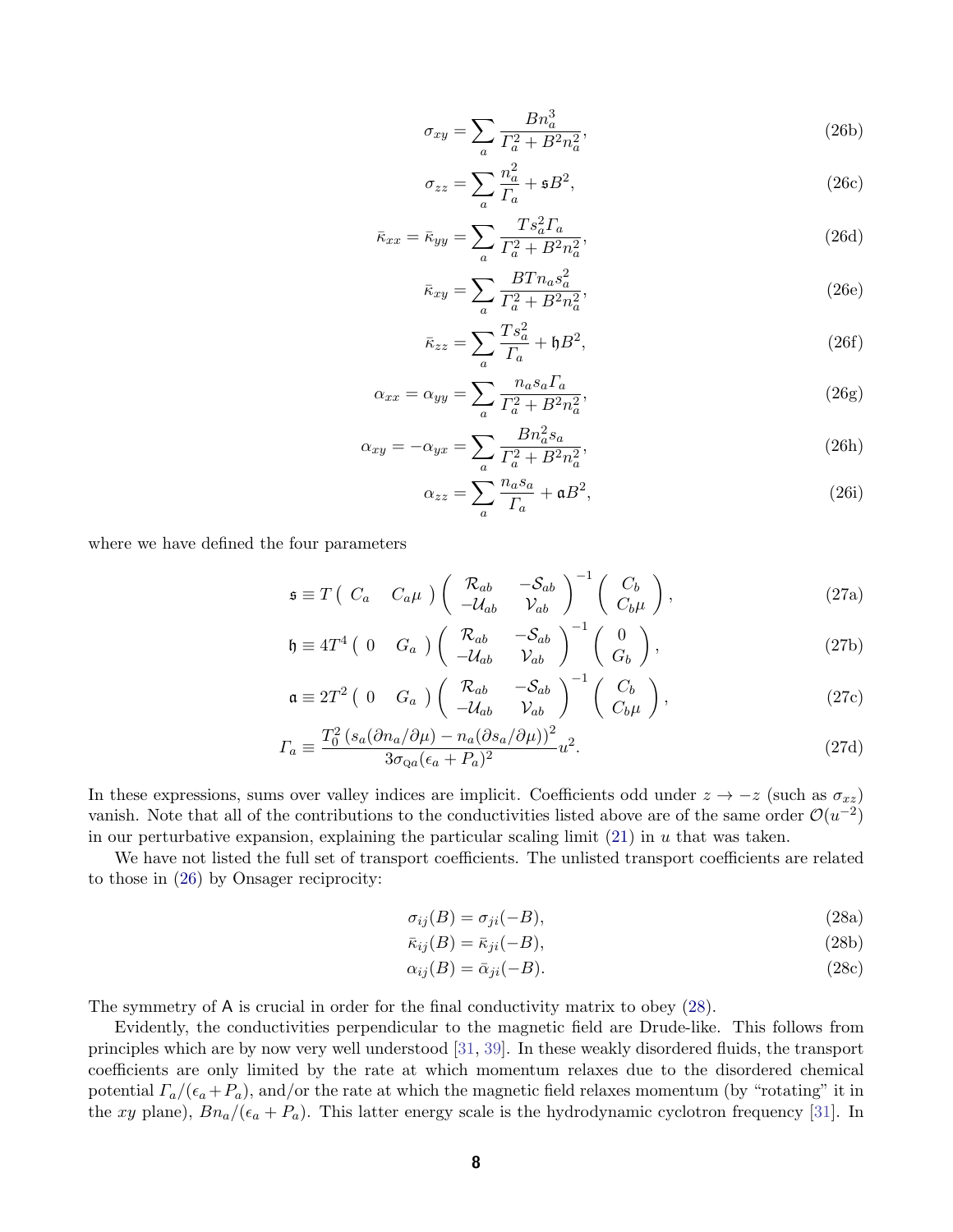our hydrodynamic theory, we can see this momentum "bottleneck" through the fact that the components of the charge and heat currents in [\(38\)](#page-11-0) and [\(43\)](#page-12-0), perpendicular to  $B_i$ , are proportional to the same fluid velocity  $\tilde{\mathbb{V}}_{ia} \sim u^{-2}$  at leading order. The transport of the fluid is dominated by the slow rate at which this large velocity can relax. Since the heat current and charge current are proportional to this velocity field, the contribution of each valley fluid to  $\sigma$ ,  $\alpha$  and  $\bar{\kappa}$  are all proportional to one another in the xy-plane.

The remaining non-vanishing transport coefficients are  $\sigma_{zz}$ ,  $\alpha_{zz}$  and  $\bar{\kappa}_{zz}$ . From [\(26\)](#page-6-2), we see that these conductivities are a sum of a Drude-like contribution (since this is transport parallel to the magnetic field, there is no magnetic momentum relaxation) from each valley, as before, and a new "anomalous" contribution which couples the valley fluids together. This anomalous contribution has a qualitatively similar origin as that discovered in [\[8,](#page-22-8) [36\]](#page-24-5). It can crudely be understood as follows: the chemical potential and temperature imbalances M and  $\mathbb T$  are proportional to B and inversely proportional to A, as the homogeneous contributions to the right hand side of [\(22\)](#page-6-0) cancel. Such thermodynamic imbalances lead to corrections to valley fluid charge and heat currents, analogous to the chiral magnetic effect – these are the linear in B terms in  $(38)$  and  $(43)$ . Combining these scalings together immediately gives us the qualitative form of the anomalous contributions to the conductivity matrix.

The positive-semidefiniteness of the thermoelectric conductivity matrix is guaranteed. Thinking of the conductivity matrices as a sum of the anomalous contribution and Drude contributions for each valley, it suffices to show each piece is positive-definite individually. The Drude pieces are manifestly positive definite, as is well-known (it is an elementary exercise in linear algebra to confirm). To show the anomalous pieces are positive-semidefinite, it suffices to show that  $\mathfrak{sh} \geq T\mathfrak{a}^2$ . This follows from [\(27\)](#page-7-1), and the Cauchy-Schwarz inequality  $(\mathbf{v}_1^T A \mathbf{v}_1)(\mathbf{v}_2^T A \mathbf{v}_2) \ge (\mathbf{v}_1^T A \mathbf{v}_2)^2$  for any vectors  $\mathbf{v}_{1,2}$ , and a symmetric, positive-semidefinite matrix A. These arguments also guarantee  $\mathfrak{s}, \mathfrak{h} > 0$ .

Our expression for the conductivity may seem ill-posed – it explicitly depends on the matrix inverse  $\mathsf{A}^{-1}$ , but  $\mathsf{A}$  is not invertible. In fact, the kernel of  $\mathsf{A}$  has two linearly independent vectors:  $(1_a, 1_a)$  and  $(1_a, -1_a)$ , with  $1_a$  denoting a vector with valley indices with each entry equal to 1. However, in the final formula for the thermoelectric conductivities, which sums over all valley fluids, we see that  $A^{-1}$ is contracted with vectors which are orthogonal to the kernel of A due to [\(7\)](#page-3-2). The expression for the conductivities is therefore finite and unique.

We present a simple example of our theory for a fluid with two identical Weyl nodes of opposite chirality in the SI, along with a demonstration that the equations of motion are unchanged when we account for long-range Coulomb interactions, or impose electric fields and temperature gradients through boundary conditions in a finite domain. Hence, the transport coefficients we have computed above are in fact those which will be measured in experiment.

In this paper, we used inhomogeneity in the chemical potential to relax momentum when  $B = 0$ . By following the hydrodynamic derivation in [\[46\]](#page-24-15), other mechanisms for disorder likely lead to the same thermoelectric conductivities as reported in [\(26\)](#page-6-2), but with a different formula for  $\Gamma_a$ .

### <span id="page-8-0"></span>3.1 Violation of the Wiedemann-Franz Law

The thermal conductivity  $\kappa_{ij}$  usually measured in experiments is defined with the boundary conditions  $\tilde{J}_i = 0$  (as opposed to  $\bar{\kappa}_{ij}$ , which is defined with  $\tilde{E}_i = 0$ ). This thermal conductivity is related to the elements of the transport matrix [\(1\)](#page-2-1) by

$$
\kappa_{ij} = \bar{\kappa}_{ij} - T \bar{\alpha}_{ik} \sigma_{kl}^{-1} \alpha_{lj}.
$$
\n(29)

In an ordinary metal, the Wiedemann-Franz (WF) law states that [\[50\]](#page-25-1)

$$
\mathcal{L}_{ij} \equiv \frac{\kappa_{ij}}{T \sigma_{ij}} = \frac{\pi^2}{3}.
$$
\n(30)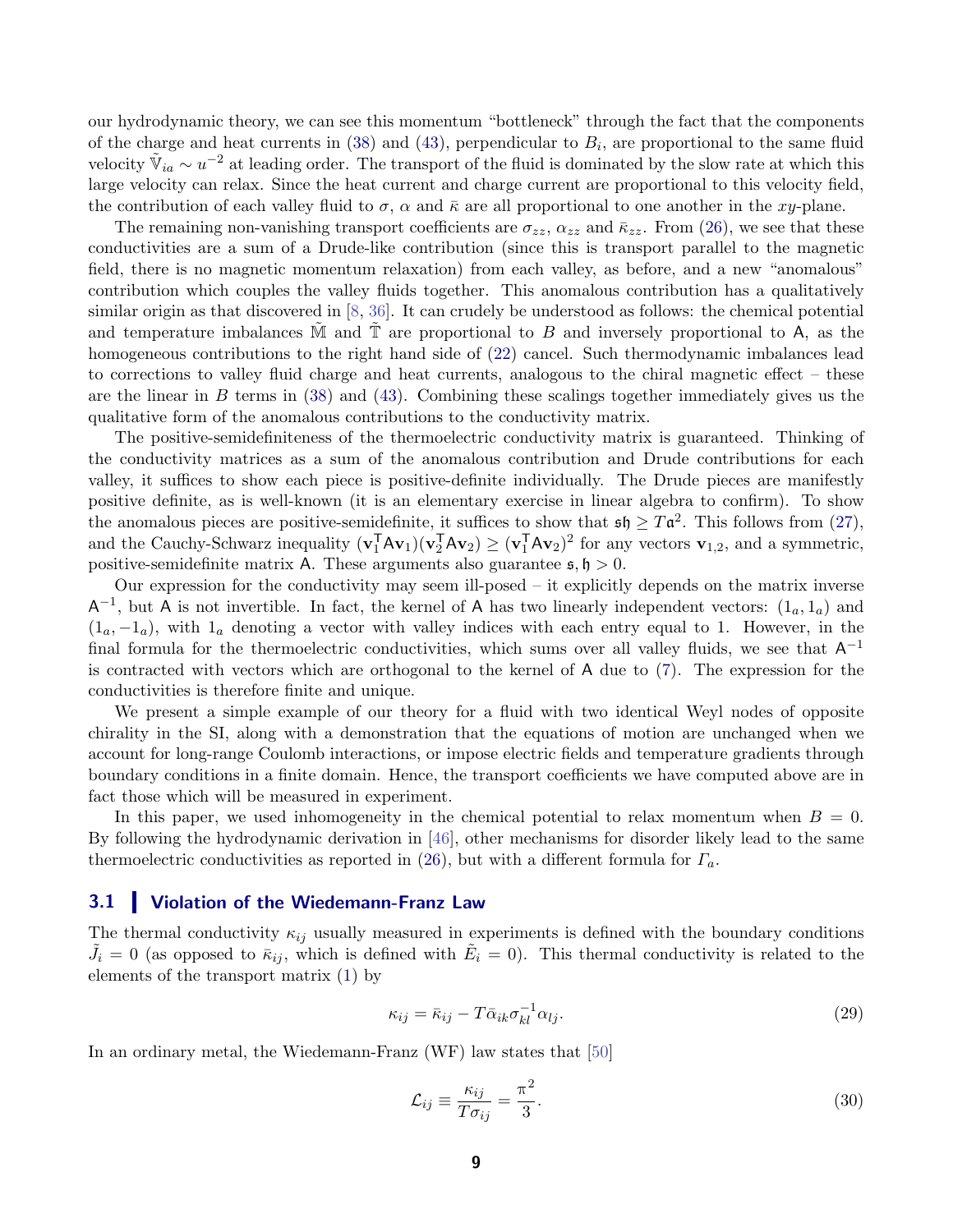The numerical constant of  $\pi^2/3$  comes from the assumption that the quasiparticles are fermions, and that the dominant interactions are between quasiparticles and phonons or impurities, but otherwise is robust to microscopic details.

In general, our model will violate the WF law. Details of this computation are provided in the SI. In general, the WF law is violated by an  $\mathcal{O}(1)$  constant, which depends on the magnetic field B. However, in the special case where we have valley fluids of opposite chirality but otherwise identical equations of state, we find that the transverse Lorenz ratios  $\mathcal{L}_{xx}$ ,  $\mathcal{L}_{xy}$ ,  $\mathcal{L}_{yy}$  are all parametrically smaller than 1 (in fact, they vanish at leading order in perturbation theory). In contrast, we find that  $\mathcal{L}_{zz} \sim B^2$  at small B, and saturates to a finite number as B becomes larger (but still  $\ll T^2$ ). This dramatic angular dependence of the WF law would be a sharp experimental test of our formalism in a strongly correlated Weyl material.

If the intervalley scattering rate is almost vanishing, the anomalous conductivities of a weakly interacting Weyl gas are still computable with our formalism. Weak intravalley scattering processes bring the "Fermi liquid" at each Weyl node to thermal equilibrium, and A may be computed via semiclassical kinetic theory. Assuming that intervalley scattering occurs elastically off of point-like impurities, we compute  $\mathfrak{s}$ , **a** and **h** in the SI. We find that  $\mathcal{L}_{zz}^{\text{anom}} < \pi^2/3$ , asymptotically approaching the WF law when  $\mu \gg T$ . This is in contrast to the non-anomalous conductivities of a semiconductor, where under similar assumptions  $\mathcal{L}_{zz} > \pi^2/3$  [\[51\]](#page-25-2). The Mott relation between  $\alpha_{zz}^{\text{anom}}$  and  $\sigma_{zz}^{\text{anom}}$  differs by an overall sign from the standard relation. These discrepancies occur because we have assumed that elastic intervalley scattering is weaker than intravalley thermalization. In contrast, [\[11\]](#page-22-11) makes the opposite assumption when  $\mu \gg T$ , and so recovers all ordinary metallic phenomenology. Even in this limit, negative thermal magnetoresistance is a consequence of non-vanishing  $G_a$ .

# <span id="page-9-0"></span>4 Outlook

In this paper, we have systematically developed a hydrodynamic theory of thermoelectric transport in a Weyl semimetal where quasiparticle-quasiparticle scattering is faster than quasiparticle-impurity and/or quasiparticle-phonon scattering. We have demonstrated the presence of longitudinal negative magnetoresistance in all thermoelectric conductivities. New phenomenological parameters introduced in our classical model may be directly computed using the memory matrix formalism given a microscopic quantum mechanical model of a Weyl semimetal. Our formalism is directly applicable to microscopic models of interacting Weyl semimetals where all relevant nodes are at the same Fermi energy. Our model should be generalized to the case where different nodes are at different Fermi energies, though our main results about the nature of negative magnetoresistance likely do not change qualitatively.

Previously, exotic proposals have been put forth to measure the axial-gravitational anomaly in an experiment. Measurements involving rotating cylinders of a Weyl semimetal have been proposed in [\[41,](#page-24-10) [52\]](#page-25-3), and it is possible that the rotational speed of neutron stars is related to this anomaly [\[53\]](#page-25-4). A non-vanishing negative magnetoresistance in either  $\alpha_{zz}$  or  $\bar{\kappa}_{zz}$  is a direct experimental signature of the axial-gravitational anomaly. It is exciting that a relatively mundane transport experiment on a Weyl semimetal is capable of detecting this novel anomaly for the first time.

### Acknowledgements

<span id="page-9-1"></span>RAD is supported by the Gordon and Betty Moore Foundation EPiQS Initiative through Grant GBMF#4306. AL and SS are supported by the NSF under Grant DMR-1360789 and MURI grant W911NF-14-1-0003 from ARO. Research at Perimeter Institute is supported by the Government of Canada through Industry Canada and by the Province of Ontario through the Ministry of Research and Innovation. SS also acknowledges support from Cenovus Energy at Perimeter Institute.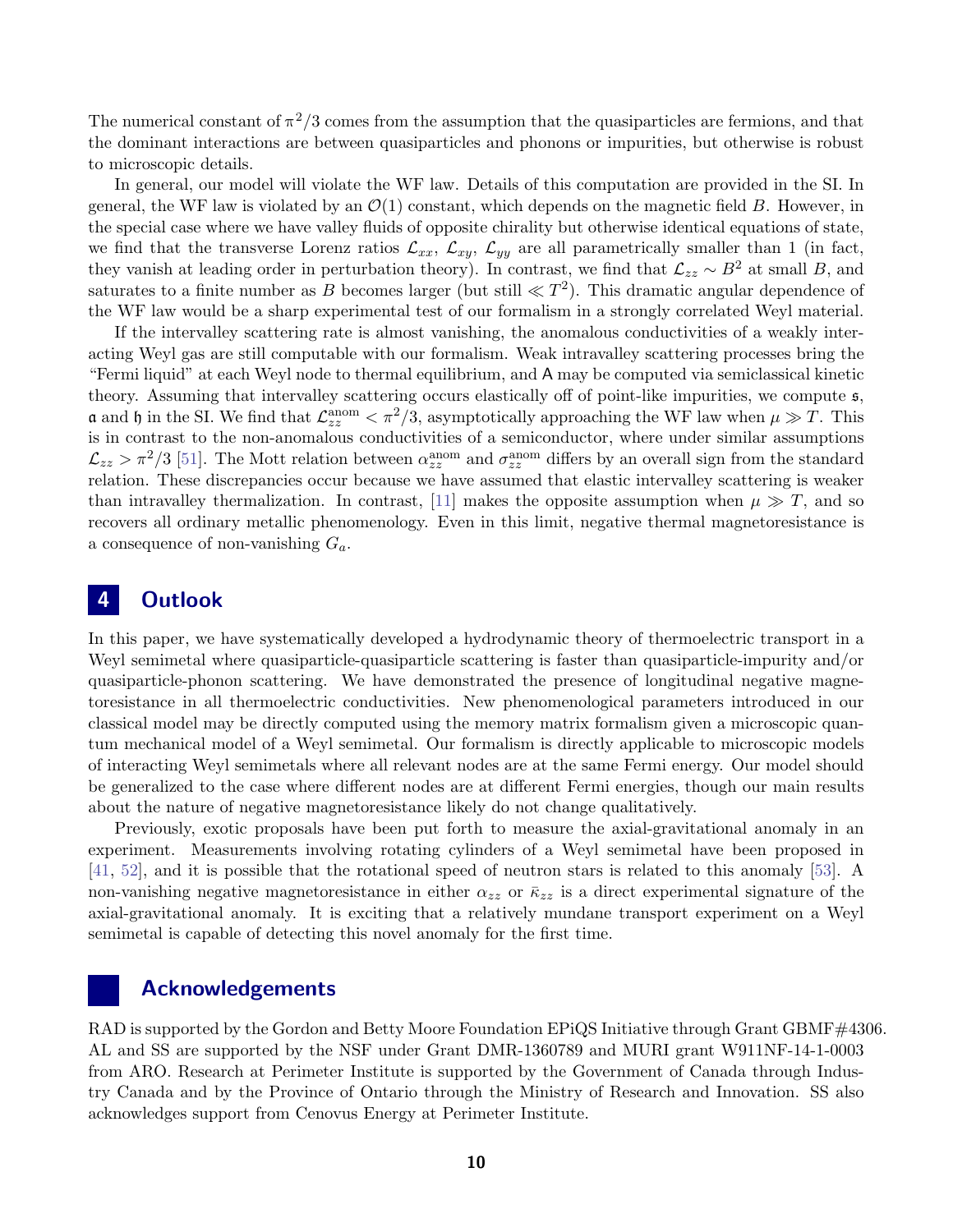# A Single Chiral Fluid

To first order, the hydrodynamic gradient expansion of a chiral fluid reads [\[34,](#page-24-3) [35\]](#page-24-4)

$$
J^{\mu} = nu^{\mu} - \sigma_{\mathbf{Q}} \mathcal{P}^{\mu\nu} \left( \nabla_{\nu}\mu - \frac{\mu}{T} \nabla_{\nu} T - F_{\nu\rho} u^{\rho} \right) + \mathcal{D}_{1} \varepsilon^{\mu\nu\rho\sigma} u_{\nu} \nabla_{\rho} u_{\sigma} + \frac{\mathcal{D}_{2}}{2} \varepsilon^{\mu\nu\rho\sigma} u_{\nu} F_{\rho\sigma}, \tag{31a}
$$

$$
T^{\mu\nu} = (\epsilon + P)u^{\mu}u^{\nu} + P\eta^{\mu\nu} - \eta \mathcal{P}^{\mu\rho}\mathcal{P}^{\nu\sigma}(\nabla_{\rho}u_{\sigma} + \nabla_{\sigma}u_{\rho}) - \left(\zeta - \frac{2\eta}{3}\right)\mathcal{P}^{\mu\nu}\nabla_{\rho}u^{\rho},\tag{31b}
$$

where  $\eta$  and  $\zeta$  are shear and bulk viscosities,  $\sigma_{\mathbf{Q}}$  is a "quantum critical" conductivity,

<span id="page-10-3"></span>
$$
\mathcal{P}^{\mu\nu} = g^{\mu\nu} + u^{\mu}u^{\nu},\tag{32}
$$

and

$$
\mathcal{D}_1 = \frac{C\mu^2}{2} \left( 1 - \frac{2}{3} \frac{n\mu}{\epsilon + P} \right) - \frac{4G\mu n T^2}{\epsilon + P},\tag{33a}
$$

$$
\mathcal{D}_2 = C\mu \left( 1 - \frac{1}{2} \frac{n\mu}{\epsilon + P} \right) - \frac{GT^2 n}{\epsilon + P}.
$$
\n(33b)

There is a further coefficient that is allowed in  $\mathcal{D}_1$  [\[35,](#page-24-4) [40\]](#page-24-9), though it does not contribute to transport and so we will neglect it in this paper. The entropy current is given by

$$
s^{\mu} \equiv (\epsilon + P)u^{\mu} - \frac{\mu}{T}J^{\mu} + \left(\frac{C\mu^{3}}{3T} + 2G\mu T\right)\varepsilon^{\mu\nu\rho\sigma}u_{\nu}\nabla_{\rho}u_{\sigma} + \left(\frac{C\mu^{2}}{2T} + GT\right)\frac{1}{2}\varepsilon^{\mu\nu\rho\sigma}u_{\nu}F_{\rho\sigma}.
$$
 (34)

# <span id="page-10-0"></span>**B** Transport in the Weak Disorder Limit

Here we present details of the computation of the thermoelectric conductivity matrix, using the notation for the perturbative transport computation presented in the main text. At the first non-trivial order in an expansion at small B and  $1/\xi$  $1/\xi$  (assuming that they are of a similar magnitude),<sup>1</sup> the linearized hydrodynamic equations are

<span id="page-10-2"></span>
$$
\partial^{i}\left[n_{a}\tilde{v}_{ia}+\tilde{n}_{a}v_{ia}+\sigma_{Qa}\left(\tilde{E}_{i}+\varepsilon_{ijk}B^{k}\tilde{v}_{ja}-\partial_{i}\tilde{\mu}_{a}-\frac{\mu_{a}}{T}(T\tilde{\zeta}_{i}-\partial_{i}\tilde{T}_{a})\right)\right]-\partial_{i}\left\{\varepsilon^{ijk}\partial_{j}\mathcal{D}_{1a}\tilde{v}_{ka}-B_{i}\tilde{\mathcal{D}}_{2a}\right.
$$
\n
$$
+\mathcal{D}_{2a}\varepsilon^{ijk}\tilde{v}_{ja}\partial_{k}\mu_{0}\right\}=C_{a}\tilde{E}_{z}B-\sum_{b}\left[\mathcal{R}_{ab}\tilde{\nu}_{b}+\mathcal{S}_{ab}\tilde{\beta}_{b}\right],
$$
\n
$$
\partial_{i}\left[Ts_{a}\tilde{v}_{ia}+(\tilde{\epsilon}_{a}+\tilde{P}_{a}-\mu_{0}\tilde{n}_{a})v_{ia}-\mu_{0}\sigma_{Qa}\left(\tilde{E}_{i}+\varepsilon_{ijk}B^{k}\tilde{v}_{ja}-\partial_{i}\tilde{\mu}_{a}-\frac{\mu_{a}}{T}(T\tilde{\zeta}_{i}-\partial_{i}\tilde{T}_{a})\right)-v_{ja}\eta_{a}\partial_{j}\tilde{v}_{ia}
$$
\n
$$
-v_{ia}\left(\zeta_{a}+\frac{\eta_{a}}{3}\right)\partial_{j}\tilde{v}_{ja}\right]-\partial_{i}\left\{\mu_{0}B^{i}\tilde{\mathcal{D}}_{2a}-\mu_{0}\mathcal{D}_{2a}\varepsilon^{ijk}\tilde{v}_{ja}\partial_{k}\mu_{0}-\mu_{0}\mathcal{D}_{1a}\varepsilon^{ijk}\partial_{j}\tilde{v}_{ka}\right\}
$$
\n(35a)

$$
=2G_aT_0^2B^i\tilde{\zeta}_i+\sum_b\left[(\mu_0\mathcal{R}_{ab}+\mathcal{U}_{ab})\tilde{\nu}_b+(\mu_0\mathcal{S}_{ab}+\mathcal{V}_{ab})\tilde{\beta}_b\right],\tag{35b}
$$

$$
n_a(\partial_i \tilde{\mu}_a - \tilde{E}_i) + s_a(\partial_i \tilde{T}_a - T\tilde{\zeta}_i) + \partial^j \left( (\epsilon_a + P_a)(v_{ja}\tilde{v}_{ia} + v_{ia}\tilde{v}_{ja}) - \eta_a(\partial_j \tilde{v}_{ia} + \partial_i \tilde{v}_{ja}) - \left( \zeta_a - \frac{2\eta_a}{3} \right) \delta_{ij} \partial_k \tilde{v}_{ka} \right)
$$
  
=  $\varepsilon_{ijk} \tilde{J}_a^j B^k + v_{ia} \sum_b \left( \mathcal{U}_{ab} \tilde{\nu}_b + \mathcal{V}_{ab} \tilde{\beta}_b \right).$  (35c)

<span id="page-10-1"></span><sup>&</sup>lt;sup>1</sup>It is important to only work to leading order in  $1/\xi$  since we only know the background solution to leading order in  $1/\xi$ .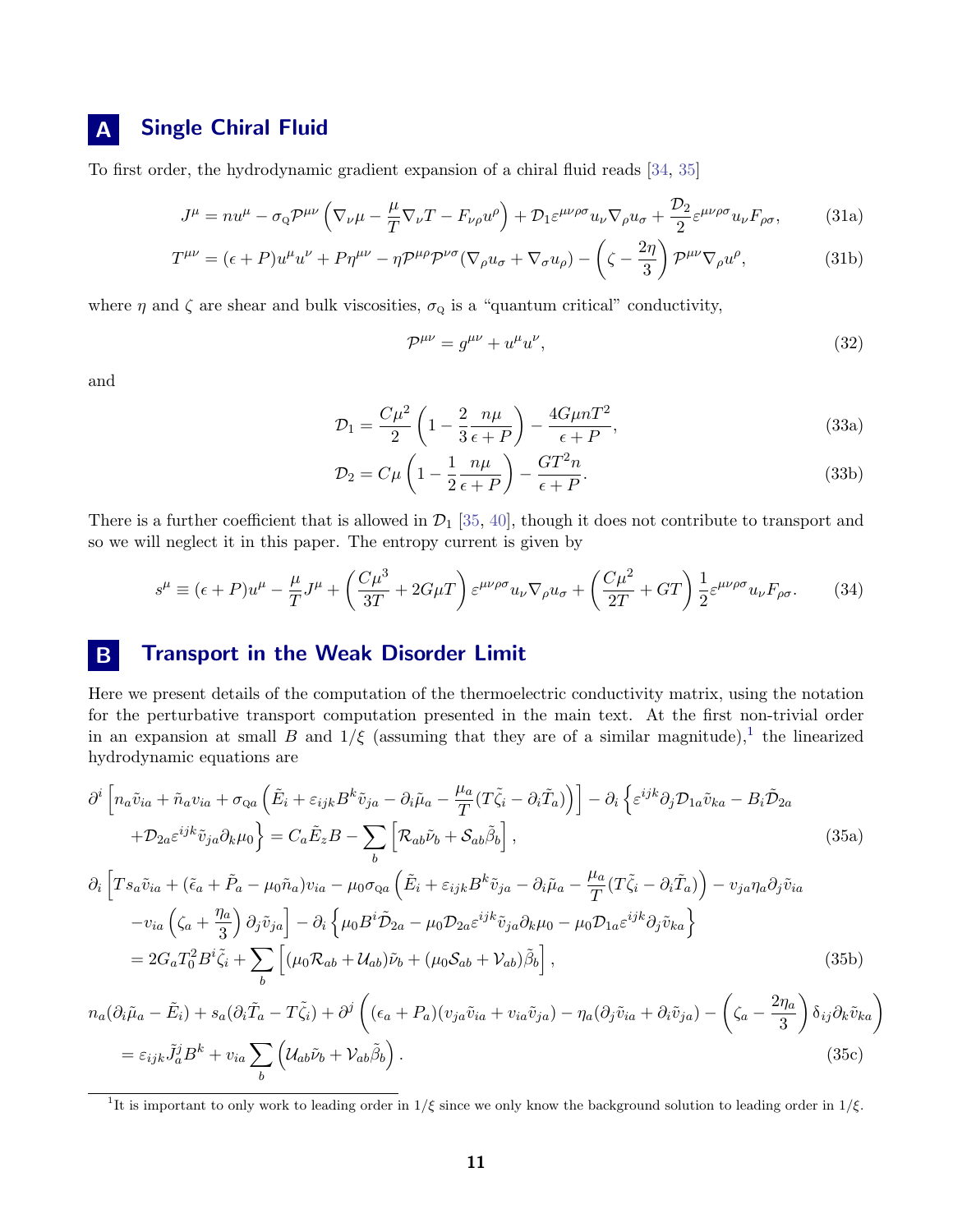These are respectively the equations of motion for charge, heat and momentum. In order to derive these equations, it is important to use covariant derivatives with respect to the metric. We stress the importance of carefully deriving the  $\zeta_i$ -dependent terms in [\(35\)](#page-10-2). It is crucial that such terms be correctly accounted for in order for the resulting theory of transport to obey Onsager reciprocity at the perturbative level.

We have been able to remove many potential terms in the above equations which end up being proportional to  $\varepsilon_{ijk}\partial_j\mu_0\partial_k\mu_0 = \varepsilon_{ijk}\partial_j\mu_0\partial_k v_l = 0$ . In [\(35\)](#page-10-2),  $\tilde{n}$  and other thermodynamic objects are to be interpreted as  $\tilde{n} = (\partial_{\mu} n)\tilde{\mu} + (\tilde{\partial}_{T} n)\tilde{T}$ , for example. One finds terms  $\sim \omega^{-1}$ , which vanish identically assuming that the background is a solution to the hydrodynamic equations; higher order terms in  $\omega$ vanish upon taking  $\omega \to 0$ . [\(35\)](#page-10-2) is written in such a way that the terms on the left hand side are singlevalley terms, with non-anomalous contributions to the charge and heat conservation laws written as the divergence of a current in square brackets, and anomalous contributions as the divergence of a current in curly brackets; the terms on the right hand side of the charge and heat conservation laws are spatially homogeneous violations of the conservation laws.

The equations [\(35\)](#page-10-2) are valid for a disordered chemical potential of any strength. We will now focus on the case where it is perturbatively small, and take the perturbative limit described in the main text.

Let us split all of our perturbations into constants (zero modes of spatial momentum) and spatially fluctuating pieces:

$$
\tilde{v}_{ia} = \tilde{w}_{ia} + \frac{\partial \mathfrak{v}_i}{\partial \mu} \tilde{\mu}_a + \frac{\partial \mathfrak{v}_i}{\partial T} \tilde{T}_a,\tag{36a}
$$

$$
\tilde{w}_{ia} = \tilde{V}_{ia} + \tilde{V}_{ia}(\mathbf{x}),\tag{36b}
$$

$$
\tilde{\mu}_a = \tilde{M}_a + \tilde{M}_a(\mathbf{x}),\tag{36c}
$$

$$
\tilde{T}_a = \tilde{T}_a + \tilde{\theta}_a(\mathbf{x}).\tag{36d}
$$

Recall that we defined **v** to be the function of  $\mu$  and T which gives the equilibrium fluid velocity. We will show self-consistently that the functions and constants introduced above scale as

$$
\tilde{\mathbb{V}} \sim u^{-2}, \quad \tilde{\mathbb{M}} \sim \tilde{\mathbb{T}} \sim u^{-4}, \quad \tilde{V}, \tilde{M}, \tilde{\theta} \sim u^{-1}, \tag{37}
$$

at leading order in perturbation theory. This will lead to charge and heat currents (and hence a conductivity matrix) which scale as  $u^{-2}$ . To correctly capture the leading order response at small u, we do not need every term which has been retained in [\(35\)](#page-10-2). At leading order, linearized equations of motion reduce to those shown in the main text. Upon replacing  $\tilde{v}$  with  $\tilde{w}$ , the resulting equations have become much simpler. Note that terms proportional to  $\varepsilon_{ijk}\mathfrak{v}_jB_k = 0$  (since  $\mathfrak{v}_i \sim B_i$ ) can be dropped in the limit  $B \to 0$ and  $\xi \to \infty$ , as can viscous terms, which can be shown to contribute extra factors of  $1/\xi$  to the answer [\[32\]](#page-24-1).

Next, we define the charge and heat currents in our hydrodynamic theory. In an individual valley fluid, the leading order contributions to the charge current [\(31\)](#page-10-3) are

<span id="page-11-0"></span>
$$
\tilde{J}_a^i = n_a \tilde{v}_{ia} + \tilde{n}_a v_{ia} + \tilde{D}_{2a} B_i = n_a \tilde{V}_{ia} + C_a \tilde{M}_a B_i.
$$
\n(38)

The last step follows from the definitions of  $\nu$  and  $\nabla$ . We assume that the total charge current is

<span id="page-11-1"></span>
$$
\tilde{J}^i = \sum_a \tilde{J}_a^i. \tag{39}
$$

The canonical definition of the global heat current for all valley fluids is

$$
\tilde{Q}^i = \tilde{T}^{ti} - \mu_0 \tilde{J}_i. \tag{40}
$$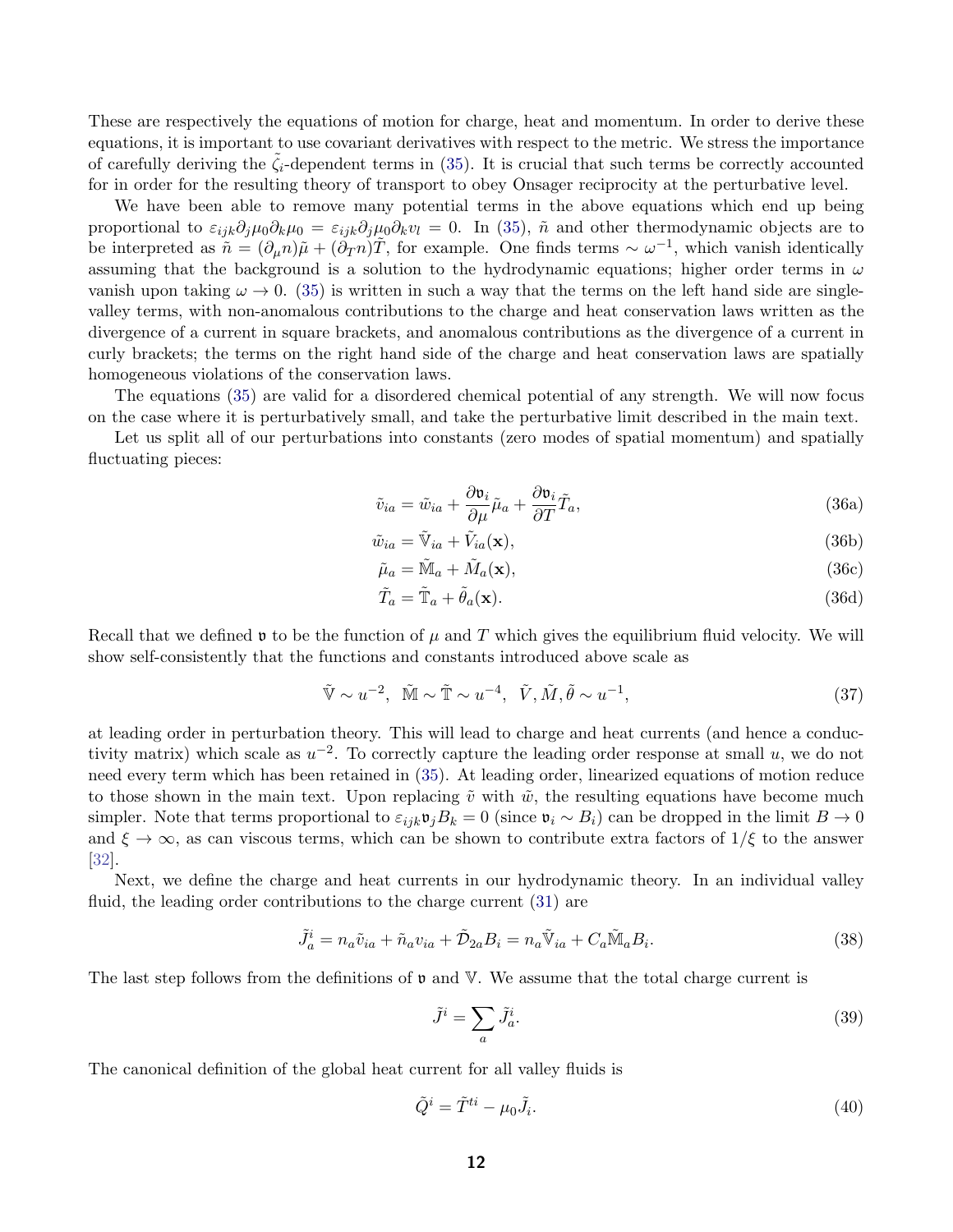In order to write  $\tilde{Q}^i$  as a sum over valley contributions:

<span id="page-12-1"></span>
$$
\tilde{Q}^i = \sum_a \tilde{Q}_a^i,\tag{41}
$$

we define

$$
\tilde{Q}_a^i = \tilde{T}_a^{ti} - \mu_0 \tilde{J}_a^i. \tag{42}
$$

A simple computation reveals that at leading order in perturbation theory,

<span id="page-12-0"></span>
$$
\tilde{Q}_a^i = Ts_a \tilde{\mathbb{V}}_{ia} + 2G_a T_0 \tilde{\mathbb{T}}_a B_i.
$$
\n(43)

 $\tilde{Q}^i_a$  is not equivalent to the entropy current of an individual valley fluid, even at leading order.

We now proceed to determine the spatially uniform responses  $\tilde{\mathbb{V}}_{ia}$ ,  $\tilde{\mathbb{M}}_a$  and  $\tilde{\mathbb{T}}_a$  to leading order. We begin by focusing on the inhomogeneous parts of the linearized equations. It is simplest to do so in momentum space. At the leading order  $\mathcal{O}(u^{-1})$ , the inhomogeneous equations of motion are

$$
ik_i \left[ n_a(\mathbf{k}) \tilde{\mathbb{V}}_{ia} + n_a \tilde{V}_{ia}(\mathbf{k}) - \sigma_{\text{Q}a} ik_i \left( \tilde{M}_a(\mathbf{k}) - \frac{\mu_0}{T} \tilde{\theta}_a(\mathbf{k}) \right) \right] = 0,
$$
\n(44a)

$$
ik_i \left[ Ts_a(\mathbf{k}) \tilde{\mathbb{V}}_{ia} + Ts_a \tilde{V}_{ia}(\mathbf{k}) + \mu_0 \sigma_{\text{Q}a} ik_i \left( \tilde{M}_a(\mathbf{k}) - \frac{\mu_0}{T} \tilde{\theta}_a(\mathbf{k}) \right) \right] = 0, \tag{44b}
$$

$$
n_a \tilde{M}_a(\mathbf{k}) + s_a \tilde{\theta}_a(\mathbf{k}) = 0.
$$
 (44c)

These equations are identical to those in [\[32\]](#page-24-1) (with vanishing viscosity), but in one higher dimension. Note that any term written without an explicit **k** dependence denotes the constant  $\mathbf{k} = \mathbf{0}$  mode. These equations give the following relations for the spatially dependent parts of the hydrodynamic variables

$$
k_i \tilde{V}_{ia}(\mathbf{k}) = -\frac{\mu_0 n_a(\mathbf{k}) + T_0 s_a(\mathbf{k})}{\epsilon_a + P_a} k_i \tilde{\mathbb{V}}_{ia},\tag{45a}
$$

$$
\tilde{\theta}_a(\mathbf{k}) = \frac{ik_i \tilde{\mathbb{V}}_{ia} T_0^2 n_a (s_a n_a(\mathbf{k}) - n_a s_a(\mathbf{k}))}{\sigma_{\mathcal{Q}a} k^2 (\epsilon_a + P_a)^2},\tag{45b}
$$

$$
\tilde{M}_a(\mathbf{k}) = -\frac{\mathrm{i}k_i \tilde{\mathbb{V}}_{ia} T_0^2 s_a(s_a n_a(\mathbf{k}) - n_a s_a(\mathbf{k}))}{\sigma_{\mathcal{Q}a} k^2 (\epsilon_a + P_a)^2}.
$$
\n(45c)

To determine the conductivities, we also require the leading order homogeneous components of the equations of motion. Spatially integrating over the momentum conservation equation, we find the leading order equation (at order  $\mathcal{O}(u^0)$ )

<span id="page-12-2"></span>
$$
\Gamma_{ija}\tilde{\mathbb{V}}_{ja} - n_a\tilde{E}_i - s_aT_0\tilde{\zeta}_i = \varepsilon_{ijk}n_a\tilde{\mathbb{V}}_{ja}B_k,\tag{46}
$$

with

<span id="page-12-3"></span>
$$
\Gamma_{ija} \equiv \sum_{\mathbf{k}} \frac{k_i k_j}{k^2} \frac{T_0^2 \left(s_a (\partial n_a / \partial \mu) - n_a (\partial s_a / \partial \mu)\right)^2}{\sigma_{\mathcal{Q}a} (\epsilon_a + P_a)^2} u^2 |\hat{\mu}(\mathbf{k})|^2. \tag{47}
$$

 $\Gamma_{ija}$  is proportional to the rate at which momentum relaxes in the fluid due to the effects of the inhomogeneous chemical potential. Henceforth, we will assume isotropy for simplicity:  $\Gamma_{ija} \equiv \Gamma_a \delta_{ij}$ . It is manifest from the definition that  $\Gamma_a > 0$ . We can easily solve this equation for  $\tilde{\mathbb{V}}_{ia}$ .

Finally, to see the effects of the anomalies on hydrodynamic transport, we spatially average over the charge and heat conservation equations. At leading order  $\mathcal{O}(u^2)$ , this gives

$$
C_a B E_z = \sum_b \left[ \mathcal{R}_{ab} \tilde{\nu}_b + \mathcal{S}_{ab} \tilde{\beta}_b \right], \qquad (48a)
$$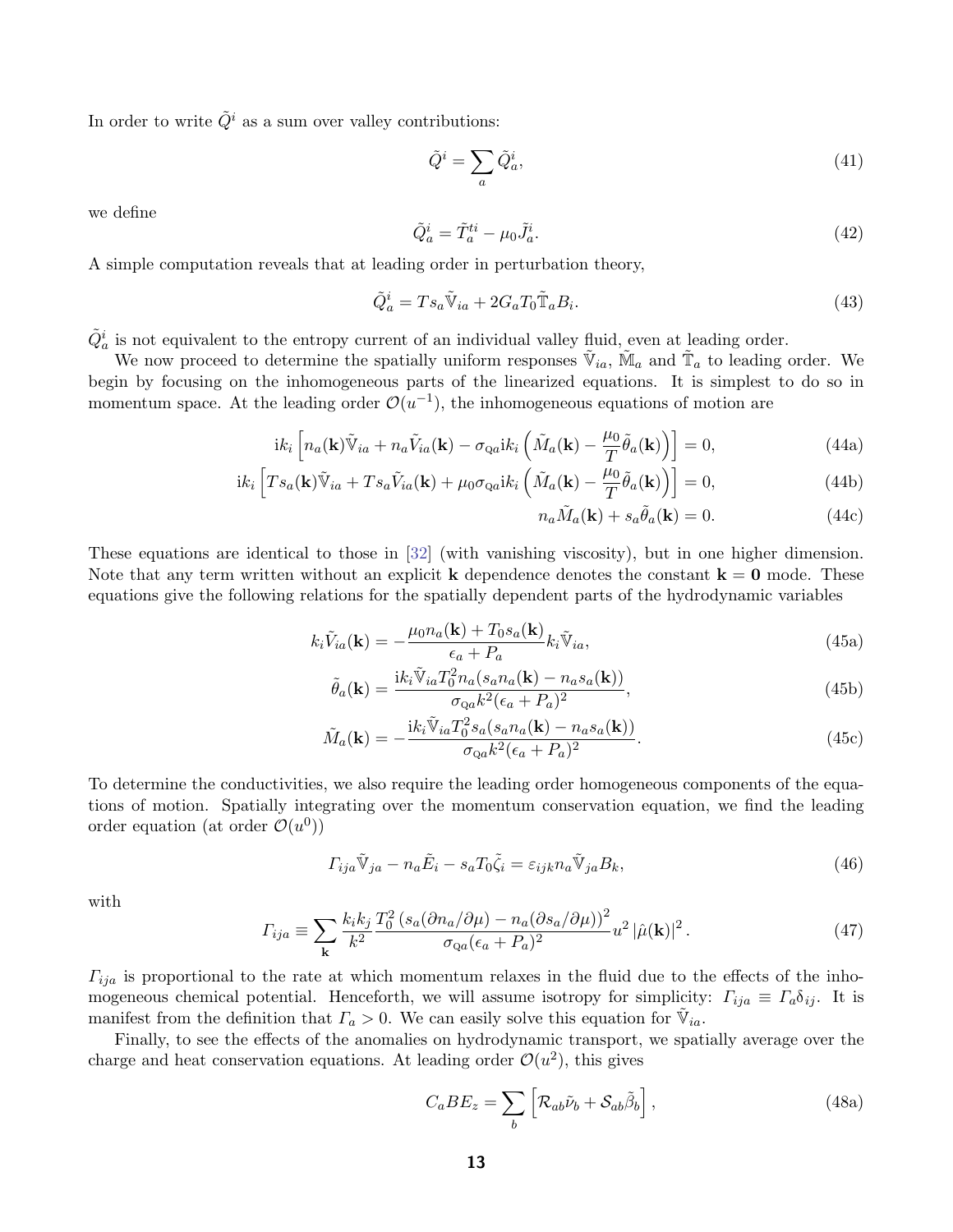$$
-C_a\mu_0 BE_z - 2G_aT_0^2B\zeta_z = \sum_b \left[ \mathcal{U}_{ab}\tilde{\nu}_b + \mathcal{V}_{ab}\tilde{\beta}_b \right].
$$
\n(48b)

Due to the anomalies, external temperature gradients and electric fields induce changes in the chemical potential and temperature of each fluid, which result in charge and heat flow. In the above equations, and for the rest of this paragraph, the fluctuations  $\tilde{\nu}_b$  and  $\tilde{\beta}_b$  denote the homogeneous parts of these objects, as it is only these which contribute at leading order to  $M$  and  $T$ . Hence, we find that

<span id="page-13-1"></span>
$$
\begin{pmatrix}\n\tilde{\nu}_a \\
-\tilde{\beta}_a\n\end{pmatrix} = \begin{pmatrix}\n\mathcal{R}_{ab} & -\mathcal{S}_{ab} \\
-\mathcal{U}_{ab} & \mathcal{V}_{ab}\n\end{pmatrix}^{-1} \begin{pmatrix}\nC_b B E_z \\
C_b \mu_0 B E_z + 2G_b T_0^2 B \tilde{\zeta}_z\n\end{pmatrix}.
$$
\n(49)

We will find useful the relation

<span id="page-13-2"></span>
$$
\begin{pmatrix} \tilde{M} \\ \tilde{T} \end{pmatrix} = \begin{pmatrix} T & \mu T \\ 0 & T^2 \end{pmatrix} \begin{pmatrix} \tilde{\nu} \\ -\tilde{\beta} \end{pmatrix}.
$$
 (50)

We are now ready to construct the thermoelectric conductivity matrix. Combining the definition of the thermoelectric conductivity matrix, [\(39\)](#page-11-1) and [\(41\)](#page-12-1) with our hydrodynamic results [\(38\)](#page-11-0), [\(43\)](#page-12-0), [\(46\)](#page-12-2), [\(49\)](#page-13-1) and [\(50\)](#page-13-2) we obtain the thermoelectric conductivity matrix presented in the main text.

# <span id="page-13-0"></span>C Simple Example

It is instructive to study the simplest possible system with an anomalous contribution to the conductivity. This is a Weyl semimetal with 2 valley fluids, where the Berry flux

$$
k_1 = -k_2 = 1,\t\t(51)
$$

and  $C_{1,2}$  and  $G_{1,2}$  are given by the results for a free Weyl fermion [\[41\]](#page-24-10). We also assume that the equations of state and disorder for each valley fluid are identical, so that  $n_{1,2} = n$ ,  $s_{1,2} = s$  and  $\Gamma_{1,2} = \Gamma$ . Finally, we take the simplest possible ansatz for A consistent with symmetry, positive-definiteness and global conservation laws:

$$
\mathcal{R} = \begin{pmatrix} \mathcal{R}_0 & -\mathcal{R}_0 \\ -\mathcal{R}_0 & \mathcal{R}_0 \end{pmatrix}, \tag{52a}
$$

$$
S = U = \begin{pmatrix} S_0 & -S_0 \\ -S_0 & S_0 \end{pmatrix},
$$
 (52b)

$$
\mathcal{V} = \begin{pmatrix} \mathcal{V}_0 & -\mathcal{V}_0 \\ -\mathcal{V}_0 & \mathcal{V}_0 \end{pmatrix},\tag{52c}
$$

with positive-semidefiniteness of A imposing  $\mathcal{R}_0, \mathcal{V}_0 \geq 0$  and

$$
\mathcal{R}_0 \mathcal{V}_0 \ge \mathcal{S}_0^2. \tag{53}
$$

We find the thermoelectric conductivities

$$
\sigma_{xx} = \sigma_{yy} = 2 \frac{n^2 \Gamma}{\Gamma^2 + B^2 n^2},\tag{54a}
$$

$$
\sigma_{xy} = 2 \frac{Bn^{\circ}}{\Gamma^2 + B^2 n^2},\tag{54b}
$$

$$
\sigma_{xz} = \sigma_{yz} = 0,\tag{54c}
$$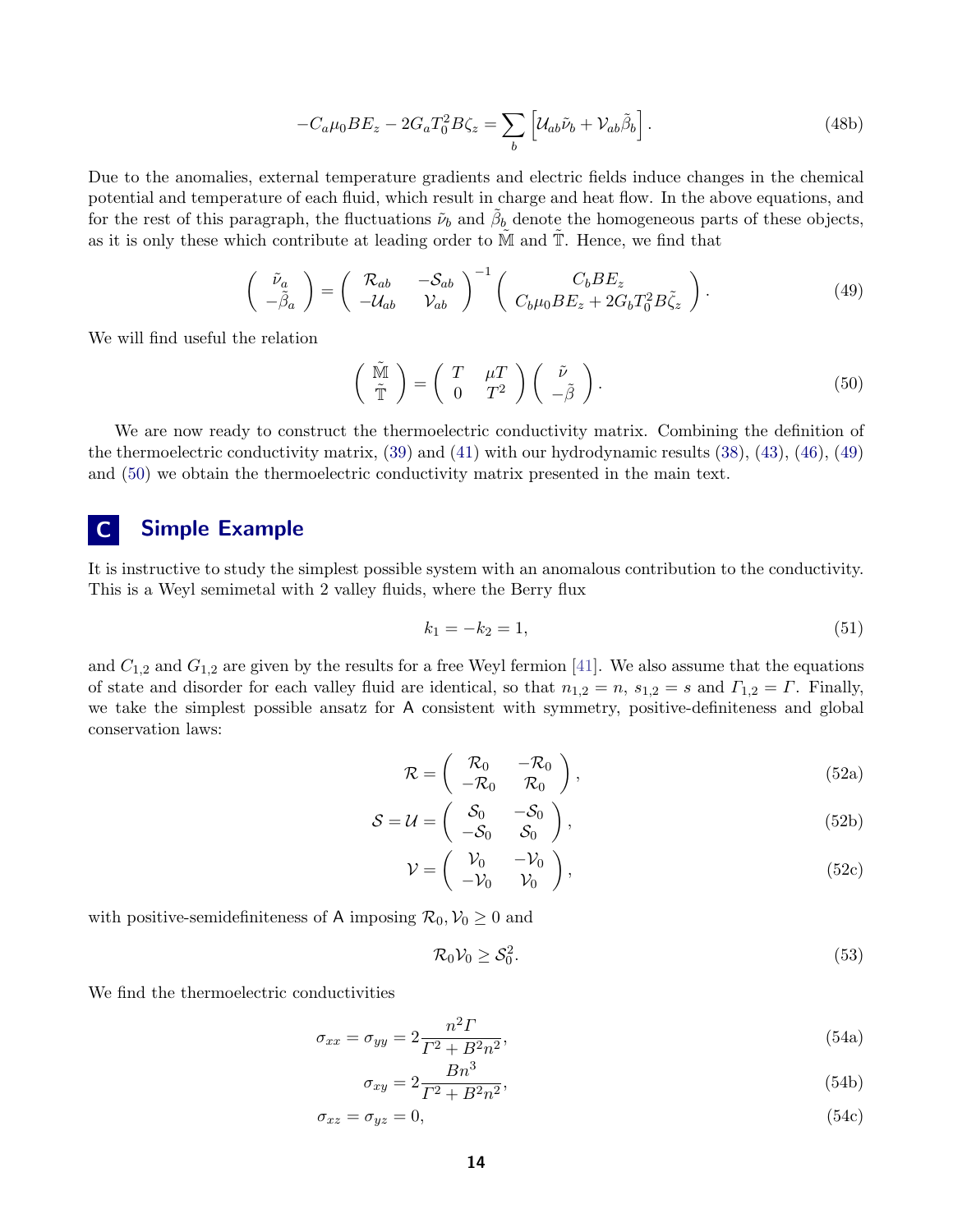$$
\sigma_{zz} = 2\frac{n^2}{\Gamma} + \frac{TB^2(\mathcal{R}_0\mu^2 + 2\mathcal{S}_0\mu + \mathcal{V}_0)}{16\pi^4(\mathcal{R}_0\mathcal{V}_0 - \mathcal{S}_0^2)},
$$
\n(54d)

$$
\bar{\kappa}_{xx} = \bar{\kappa}_{yy} = 2 \frac{T s^2 T}{\Gamma^2 + B^2 n^2},\tag{54e}
$$

$$
\bar{\kappa}_{xy} = 2 \frac{BT^n^2}{\Gamma^2 + B^2 n^2},\tag{54f}
$$

$$
\bar{\kappa}_{xz} = \bar{\kappa}_{yz} = 0,\tag{54g}
$$

$$
\bar{\kappa}_{zz} = 2\frac{T s^2}{\Gamma} + \frac{T^4 B^2 \mathcal{R}_0}{144(\mathcal{R}_0 \mathcal{V}_0 - \mathcal{S}_0^2)},\tag{54h}
$$

$$
\alpha_{xx} = \alpha_{yy} = 2 \frac{ns\Gamma}{\Gamma^2 + B^2 n^2},\tag{54i}
$$

$$
\alpha_{xy} = -\alpha_{yx} = 2 \frac{Bn^2 s}{\Gamma^2 + B^2 n^2},\tag{54}
$$

$$
\alpha_{xz} = \alpha_{yz} = 0,\tag{54k}
$$

$$
\alpha_{zz} = 2\frac{ns}{\Gamma} + \frac{T^2 B^2 (\mathcal{R}_0 \mu + \mathcal{S}_0)}{48\pi^2 (\mathcal{R}_0 \mathcal{V}_0 - \mathcal{S}_0^2)}.
$$
\n(54)

As expected due to the matrix inverse in the expressions for  $\mathfrak{s}$ ,  $\mathfrak{a}$  and  $\mathfrak{h}$ , we see that the anomalous contributions to the conductivities depend on the intervalley scattering rates for charge and energy in a rather complicated way.

# <span id="page-14-0"></span>D Imposing External Sources Through Boundary Conditions

The derivation of the thermoelectric conductivity matrix presented above applied  $\tilde{E}_i$  and  $\tilde{\zeta}_i$  by particular deformations to background fields. As in [\[46\]](#page-24-15), one might also wish to impose electric fields and temperature gradients in a space with boundaries, as is done in a real experiment. In this case, we do not need to deform the metric from Minkowski space, nor the external gauge field, as we did in the main text.

For example, let us keep the x and y directions periodic, but consider a Weyl fluid in the domain  $0 \leq z \leq L$ , subject to the boundary conditions

$$
\mu(z=0) = \mu_0, \quad \mu(z=L) = \mu_0 - \tilde{E}_z L,
$$
\n(55a)

$$
T(z=0) = T_0, \quad T(z=L) = T_0 - \tilde{\zeta}_z T_0 L. \tag{55b}
$$

The hydrodynamic variables become

<span id="page-14-1"></span>
$$
\mu_a = \mu_0 + \tilde{\mu}_a - \tilde{E}_z z,\tag{56a}
$$

$$
T_a = T_0 + \tilde{T}_a - T_0 \tilde{\zeta}_z z,\tag{56b}
$$

$$
u_a^{\mu} = (1, v_{ia} + \tilde{v}_{ia}), \tag{56c}
$$

and, in linear response, we can also arrive at [\(35\)](#page-10-2). The simplest way to see this as follows. In equilibrium the hydrodynamic equations are satisfied (at leading order in B and  $\xi$ ). After taking spatial derivatives in  $\partial_\mu J_a^\mu$  (for example), it is possible to obtain terms of the form  $-\tilde{E}_z z \times \partial_i \mu_0$  which are linear in z. However, all such terms must identically cancel, because the background solution is independent of a global spatial shift in  $\mu$  and T. We have, in fact, already seen this explicitly – the coefficients of  $\mathbb{M}_a$  and  $\mathbb{T}_a$  in the charge and heat currents  $(38)$  and  $(43)$  are all independent of **x**.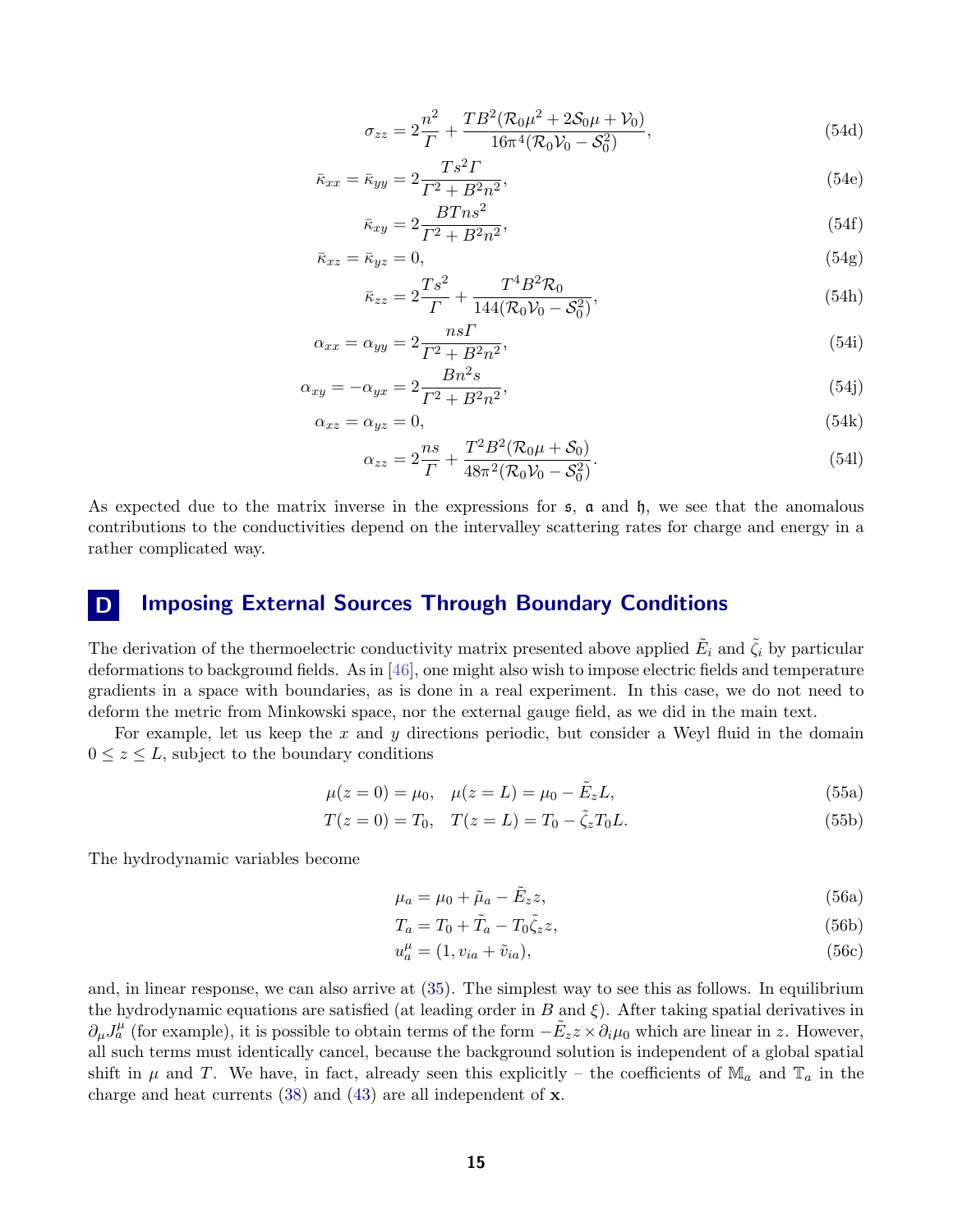Hence, upon plugging in [\(56\)](#page-14-1) into the equations of motion, the only terms which do not vanish at leading order in B and  $1/\xi$  are

$$
\partial_z J_a^z = \partial_z \left( -C_a B E_z z + \cdots \right) = -\sum_b \left[ \mathcal{R}_{ab} \tilde{\nu}_b + \mathcal{S}_{ab} \tilde{\beta}_b \right] \tag{57a}
$$

$$
\partial_z \left( T_a^{tz} - \mu_0 J_a^z \right) = \partial_z \left( -2G_a B T_0^2 \tilde{\zeta}_z z + \cdots \right) = \sum_b \left[ (\mu_0 \mathcal{R}_{ab} + \mathcal{U}_{ab}) \tilde{\nu}_b + (\mu_0 \mathcal{S}_{ab} + \mathcal{V}_{ab}) \tilde{\beta}_b \right],\tag{57b}
$$

$$
\partial_z T_a^{zz} = -n_a \tilde{E}_z - T_0 s_a \tilde{\zeta}_z + \cdots \tag{57c}
$$

The  $\cdots$  terms above are linear in  $\tilde{\mu}_a$ ,  $\tilde{T}_a$  or  $\tilde{v}_{ia}$ , and are the same as found in [\(35\)](#page-10-2). Upon comparing with [\(35\)](#page-10-2), we see that the source  $(\tilde{E}_z \text{ and } \tilde{\zeta}_z)$  terms are identical.

Hence our equations of motion [\(35\)](#page-10-2) are unchanged, and our perturbative theory of transport can be recovered regardless of the choice of boundary conditions. This is important as experiments will always impose temperature gradients through the boundary conditions on a finite domain.

# <span id="page-15-0"></span>E Coulomb Screening

Coulomb screening alters the electric field seen by the charges. In our equilibrium solution, it leads to an effective change in  $\mu_0(\mathbf{x})$ , the disorder profile seen by the fluid. We may account for it by replacing

$$
\mu_0 \to \mu_0 - \varphi \equiv \mu_0 - \int d^3 \mathbf{y} \, K(\mathbf{x}; \mathbf{y}) \sum_a n_a(\mathbf{y}), \tag{58}
$$

with  $K \sim 1/r$  the Coulomb kernel (its precise form is not important, and we could include thermal screening effects if we wish). However, as pointed out in [\[32,](#page-24-1) [33\]](#page-24-2), by simply redefining  $\mu_0$  to be the equilibrium electrochemical potential, one can neglect this effect.

We must still account for the effects of Coulomb screening on the linear response around the equilibrium state. In our perturbative formalism, the leading order conductivities are governed by the equations of motion [\(35\)](#page-10-2), and the simplification in the main text. We may account for Coulomb screening in these equations by modifying the external electric field to

<span id="page-15-1"></span>
$$
\tilde{E}_i \to \tilde{E}_i - \partial_i \tilde{\varphi},\tag{59}
$$

where  $\tilde{\varphi}$  is the convolution of the Coulomb kernel with  $\sum_a \tilde{n}_a$ . The equations of motion then become

$$
\partial_i \left[ n_a \tilde{w}_{ia} + \sigma_{Qa} \left( \tilde{E}_i - \partial_i \tilde{\Phi}_a - \frac{\mu_0}{T} (T \tilde{\zeta}_i - \partial_i \tilde{T}_a) \right) \right] = C_a \tilde{E}_i B_i - \sum_b \left[ \mathcal{R}_{ab} \tilde{\nu}_b + \mathcal{S}_{ab} \tilde{\beta}_b \right],\tag{60a}
$$

$$
\partial_i \left[ T s_a \tilde{w}_{ia} - \mu_0 \sigma_{Qa} \left( \tilde{E}_i - \partial_i \tilde{\Phi}_a - \frac{\mu_0}{T} (T \tilde{\zeta}_i - \partial_i \tilde{T}_a) \right) \right] = 2 G_a T_0^2 \tilde{\zeta}_i B_i + \sum_b \left[ (\mathcal{R}_{ab} \mu_0 + \mathcal{U}_{ab}) \tilde{\nu}_b + (\mathcal{S}_{ab} \mu_0 + \mathcal{V}_{ab}) \tilde{\beta}_b \right], \quad (60b)
$$

$$
n_a(\partial_i \tilde{\Phi}_a - \tilde{E}_i) + s_a(\partial_i \tilde{T}_a - T\tilde{\zeta}_i) = \varepsilon_{ijk}\tilde{w}_{ja}n_a B_k,
$$
\n(60c)

where we have defined

$$
\tilde{\Phi}_a \equiv \tilde{\varphi} + \tilde{\mu}_a. \tag{61}
$$

We have neglected the contribution of the Coulomb kernel to the anomalous creation of charge in a single valley in [\(60\)](#page-15-1). This is because, in our perturbative limit, only the homogeneous part of this term is important. Since

$$
\tilde{\nu}_a = \frac{\tilde{\mu}_a}{T_0} + \tilde{\beta}_a \mu_0 = \frac{\tilde{\Phi}_a - \tilde{\varphi}}{T_0} + \tilde{\beta}_a \mu_0,\tag{62}
$$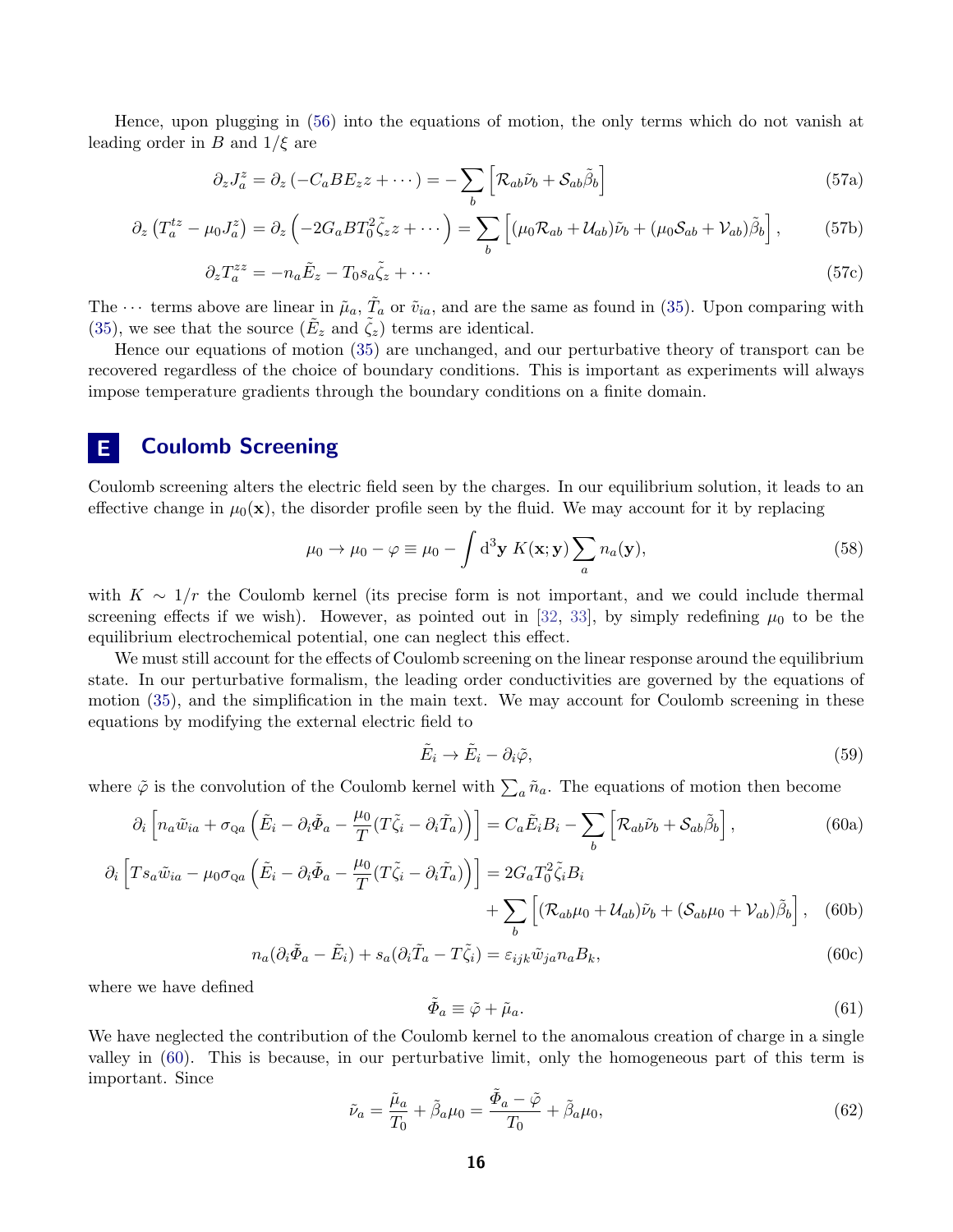it follows from the fact that  $\sum_b \mathcal{R}_{ab} = \sum_b \mathcal{S}_{ab} = 0$  that the  $\tilde{\varphi}$ -dependent corrections to the inter-valley terms exactly cancel. Mathematically, we now see that [\(60\)](#page-15-1) are the same as the linearized equations of motion in the main text, up to a relabeling of the variables. The long-range Coulomb interactions, introduced in hydrodynamics through  $F_{\mu\nu}$ , do not alter our definitions of the charge current [\(38\)](#page-11-0) or the heat current [\(43\)](#page-12-0) at leading order in perturbation theory. Hence, our expressions for the conductivities are not affected by long-range Coulomb interactions, confirming our claim in the main text. The interactions may alter the specific values of the parameters in the hydrodynamic equations  $(31)^2$  $(31)^2$  $(31)^2$ .

Finite frequency transport is generally sensitive to long-range Coulomb interactions, although in (disordered) charge-neutral systems the effect is likely much more suppressed (see [\[33\]](#page-24-2) for a recent discussion in two spatial dimensions).

# <span id="page-16-0"></span>F Violation of the Wiedemann-Franz Law in the Hydrodynamic Regime

Since  $\sigma_{ij}$ ,  $\alpha_{ij}$  and  $\bar{\kappa}_{ij}$  are block diagonal in our perturbative hydrodynamic formalism,  $\kappa_{ij}$  will be as well. We begin by focusing on the longitudinal  $(zz)$  conductivities. A simple computation gives

$$
\kappa_{zz} = T \sum_{a} \frac{s_a^2}{\Gamma_a} + \mathfrak{h}B^2 - T \left( \mathfrak{a}B^2 + \sum_{a} \frac{s_a n_a}{\Gamma_a} \right)^2 \left( \mathfrak{s}B^2 + \sum_{a} \frac{n_a^2}{\Gamma_a} \right)^{-1} . \tag{63}
$$

Firstly, consider the case  $B = 0$ . In this case, there are two possibilities of interest. If<sup>[3](#page-16-2)</sup>

<span id="page-16-3"></span>
$$
s_a = s \quad \text{and} \quad n_a = n,\tag{64}
$$

for all valley fluids, then

<span id="page-16-4"></span>
$$
\kappa_{zz}(B=0) \sim \mathcal{O}\left(u^0\right),\tag{65}
$$

is subleading in perturbation theory. Hence, assuming  $n \neq 0$  (i.e., the system is at finite charge density), we find that  $\mathcal{L}_{zz} \ll \mathcal{L}_{WF}$  in the perturbative limit  $u \to 0$ . That a charged fluid has a highly suppressed  $\kappa$  is by now a well-appreciated effect in normal relativistic fluids with a single valley [\[31,](#page-24-0) [54\]](#page-25-5). If the valley fluids are indistinguishable as in [\(64\)](#page-16-3), then they behave as a "single valley" at  $B = 0$  and so the considerations of [\[31,](#page-24-0) [54\]](#page-25-5) apply here. The reason that [\(65\)](#page-16-4) is small relative to  $\bar{k}_{zz}$  is that the boundary condition  $\tilde{J}=0$  forces us to set (at leading order in u) the velocity  $\tilde{V}=0$ , which means that both the leading order charge and heat currents vanish.

However, at a non-zero value of B, the leading order contribution does not vanish:  $\kappa_{zz}(B) \sim u^{-2}$ . In particular, as  $B \to 0$ 

$$
\kappa_{zz}(B \to 0) \approx \left(\mathfrak{h} + T s \frac{s\mathfrak{s} - 2n\mathfrak{a}}{n^2}\right) B^2,\tag{66}
$$

while at larger B (such that  $n^2/\mathfrak{s}$ ,  $sn/\mathfrak{a}$ ,  $Ts^2/\mathfrak{h} \ll \Gamma B^2$ , while keeping  $B \ll T^2$ )

$$
\kappa_{zz} \approx \left(\mathfrak{h} - \frac{T\mathfrak{a}^2}{\mathfrak{s}}\right) B^2. \tag{67}
$$

<span id="page-16-1"></span><sup>&</sup>lt;sup>2</sup>More carefully, if we place our equations on a periodic space, where the transport problem is still well-posed, then the boundary conditions on  $\tilde{v}_{ia}$ ,  $\tilde{\mu}_a$  and  $\tilde{T}_a$  are all periodic boundary conditions. Hence,  $\tilde{w}_{ia}$ ,  $\tilde{\Phi}_a$  and  $\tilde{T}_a$  all have periodic boundary conditions and so the change of variables between the linearized equations presented in the main text and [\(60\)](#page-15-1) does not affect the transport problem even via non-trivial boundary conditions.

<span id="page-16-2"></span><sup>&</sup>lt;sup>3</sup>This is a stronger statement than necessary for this equation to hold for  $\kappa_{zz}$ . It is sufficient for the ratio  $s_a/n_a$  to be identical for all valley fluids for [\(65\)](#page-16-4) to hold. However, this stricter requirement is necessary for [\(69\)](#page-17-1) to hold.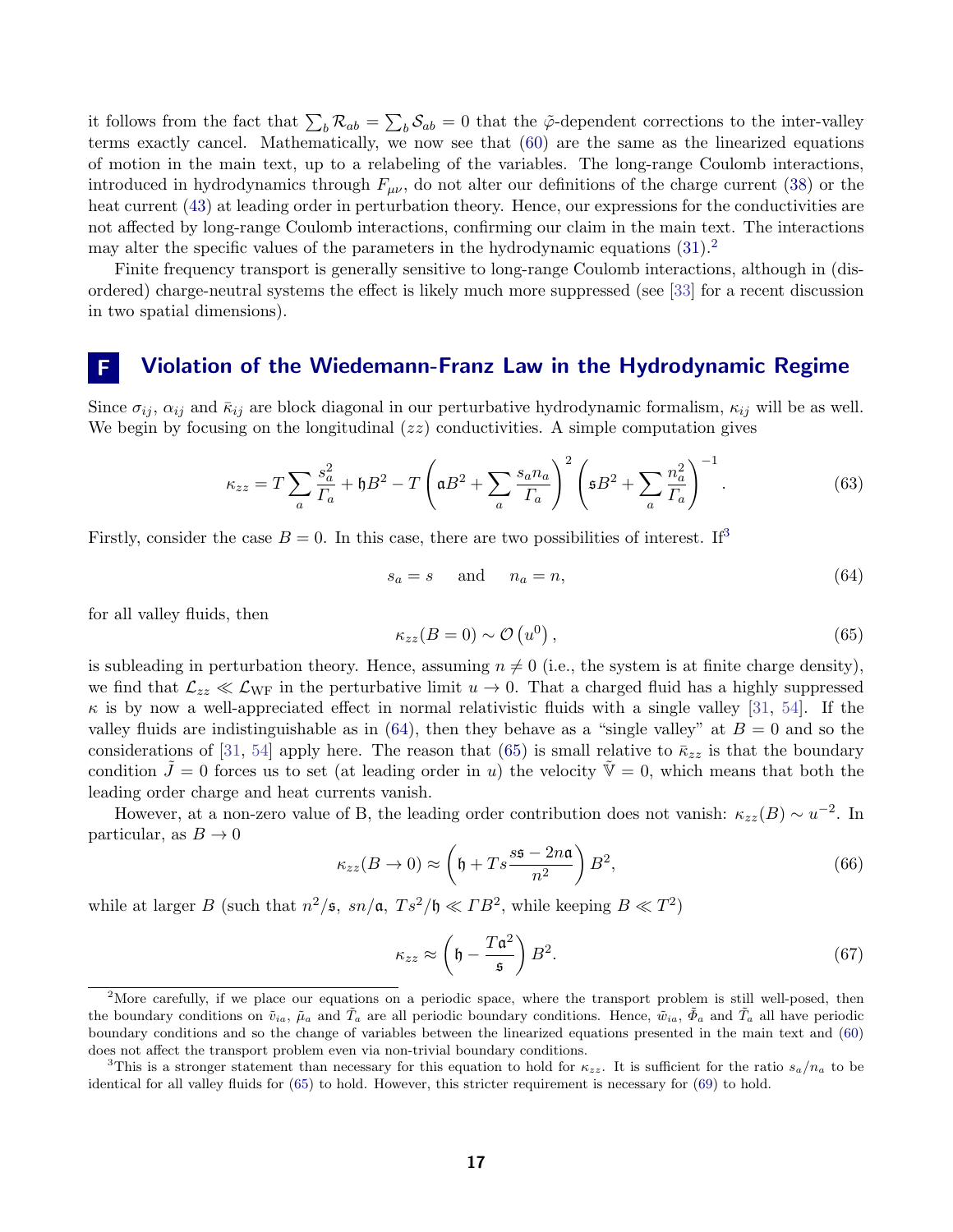Hence, as  $B \to 0$ ,  $\mathcal{L}_{zz} \sim B^2$  is parametrically small, but at larger B it approaches a finite value

$$
\mathcal{L}_{zz} \to \frac{\mathfrak{h}}{T\mathfrak{s}} - \frac{\mathfrak{a}^2}{\mathfrak{s}^2}.\tag{68}
$$

If [\(64\)](#page-16-3) does not hold, then we instead find that  $\kappa_{zz}(B)$  is finite and  $\mathcal{O}(u^{-2})$ , just as  $\sigma_{zz}(B)$ . Hence, we find that the Lorenz ratio  $\mathcal{L}_{zz}$  is generally  $\mathcal{O}(1)$  and there are no parametric violations. However, the Wiedemann-Franz law will not hold in any quantitative sense, and  $\mathcal{L}_{zz}$  can easily be B-dependent.

In the xy-plane, the Wiedemann-Franz law has a somewhat similar fate. If  $(64)$  holds, then we find that the leading order contributions to the thermal conductivities all vanish at leading order, so that

<span id="page-17-1"></span>
$$
\kappa_{xx}(B) \sim \kappa_{yy}(B) \sim \kappa_{xy}(B) \sim \kappa_{yx}(B) \sim \mathcal{O}(u^0),\tag{69}
$$

at all values of B, and so the corresponding components of  $\kappa_{ij}$  will be parametrically small. If [\(64\)](#page-16-3) does not hold, then  $\kappa_{ij}(B) \sim u^{-2}$  is never parametrically small, and so the Wiedemann-Franz law will not be violated parametrically, but will be violated by an  $\mathcal{O}(1)$  B-dependent function.

## <span id="page-17-0"></span>G Weak Intervalley Scattering in a Weakly Interacting Weyl Gas

As noted in the main text, it is possible to employ our hydrodynamic formalism even when the fluids at each node are weakly interacting. In fact, the only requirement to use our formalism for computing the anomalous thermoelectric conductivities is that the time scales set by A are the longest time scales in the problem (in particular: slower than any thermalization time scale within a given valley fluid). Now, we consider a weakly interacting Weyl semimetal with long lived quasiparticles, but where the intervalley scattering is weak enough that our formalism nevertheless is valid. We will employ semiclassical kinetic theory to find relations between  $\mathcal{R}_0$ ,  $\mathcal{S}_0$  and  $\mathcal{V}_0$  under reasonable assumptions.

For simplicity, as in our simple example above, we will consider a pair of nodes with opposite Berry flux, but otherwise identical equations of state. We suppose that the two Weyl nodes (located at the same Fermi energy) are at points  $\mathbf{K}_{1,2}$  in the Brillouin zone, with  $|\mathbf{K}_1 - \mathbf{K}_2| \gg \mu, T$ .

Denote with  $f(\mathbf{k})$  the number density of quasiparticles at momentum **k**. Under very basic assumptions about the nature of weak scattering off of impurities, assuming all scattering off of impurities is elastic, one finds the kinetic theory result [\[50\]](#page-25-1)

$$
\frac{\mathrm{d}f(\mathbf{k})}{\mathrm{d}t} = \int \frac{\mathrm{d}^3 \mathbf{k}'}{(2\pi)^3} W(\mathbf{k}, \mathbf{k}') \left[ f(\mathbf{k}') - f(\mathbf{k}) \right] \tag{70}
$$

where for simplicity we assume spatial homogeneity.  $W(\mathbf{k}, \mathbf{k}')$  denotes the scattering rate of a quasiparticle from momentum  $\bf{k}$  to  $\bf{k}'$  – under the assumptions listed above, this is a symmetric function which may be perturbatively computed using Fermi's golden rule [\[50\]](#page-25-1). Since scattering is elastic, we have  $W(\mathbf{k}, \mathbf{q}) \sim$  $δ(k-q)$ . Using that<sup>[4](#page-17-2)</sup>

$$
\frac{\mathrm{d}n_1}{\mathrm{d}t} = -\frac{\mathrm{d}n_2}{\mathrm{d}t} = \int \left. \frac{\mathrm{d}^3 \mathbf{k}}{(2\pi)^3} \right|_{\text{node 1}} \frac{\mathrm{d}^3 \mathbf{q}}{(2\pi)^3} \bigg|_{\text{node 2}} W(\mathbf{k}, \mathbf{q}) \left[ f(\mathbf{q}) - f(\mathbf{k}) \right] \tag{71a}
$$

$$
\frac{\mathrm{d}\epsilon_1}{\mathrm{d}t} = -\frac{\mathrm{d}\epsilon_2}{\mathrm{d}t} = \int \left. \frac{\mathrm{d}^3 \mathbf{k}}{(2\pi)^3} \right|_{\text{node 1}} \frac{\mathrm{d}^3 \mathbf{q}}{(2\pi)^3} \bigg|_{\text{node 2}} W(\mathbf{k}, \mathbf{q}) \left[ f(\mathbf{q}) - f(\mathbf{k}) \right] |\mathbf{k}| \tag{71b}
$$

In the above integrals, the subscript node 1 implies that the momentum integral is shifted so that  $k = 0$ at the point  $K_1$ ; a similar statement holds for node 2. All low energy quasiparticles are readily identified

<span id="page-17-2"></span><sup>&</sup>lt;sup>4</sup>In these equations we have noted that the integrand is odd under exchanging **k** and **q** (and thus vanishes upon integration over  $k$  and  $q$ ) if  $k$  and  $q$  belong to the same node.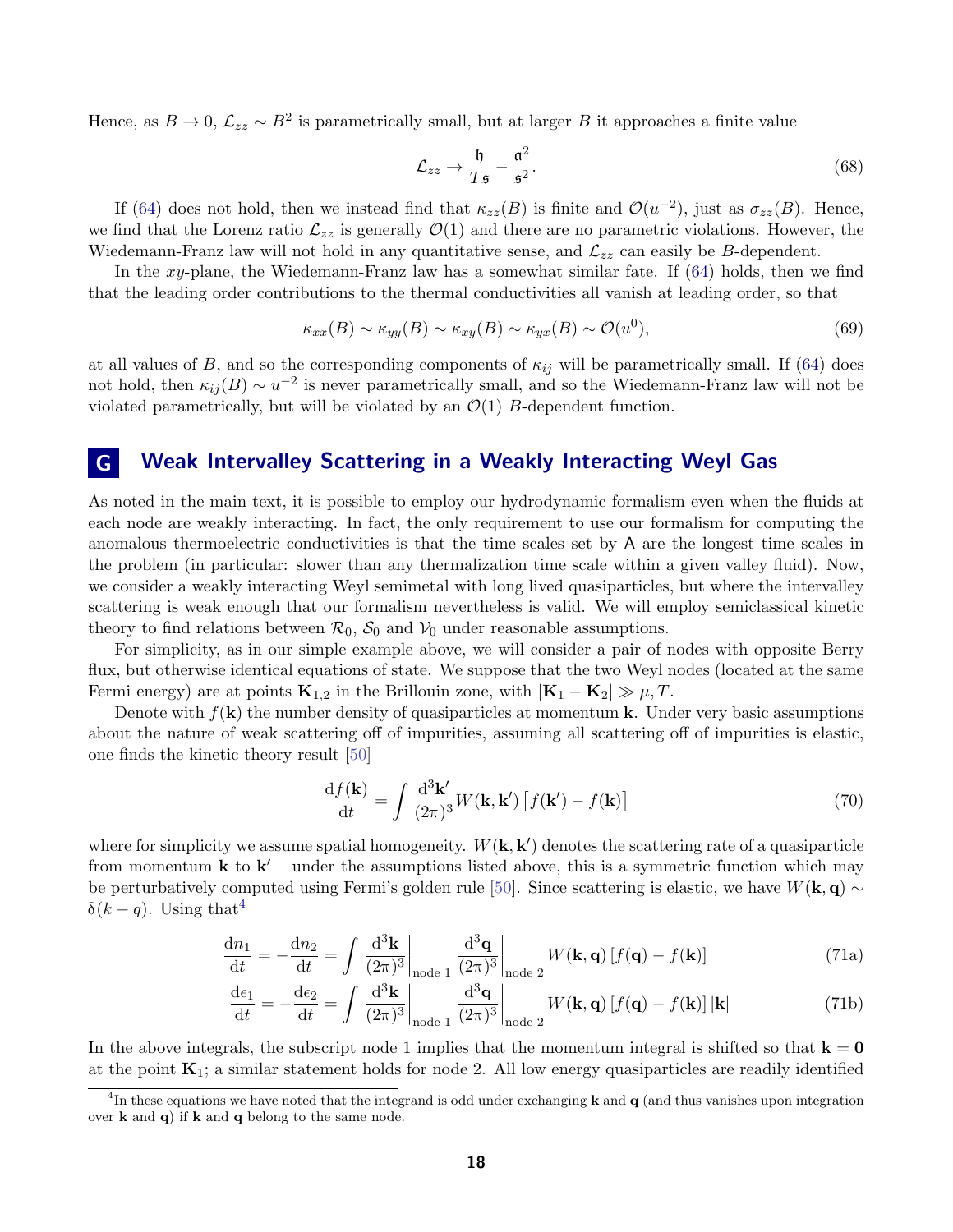as either belonging to node 1 or 2. Since we have set  $v_F = 1$ , the energy of a quasiparticle of momentum **k** (near node 1) is simply  $|\mathbf{k}|$ ; a similar statement holds for quasiparticles near node 2.

The simplest possible assumption is that

$$
W(\mathbf{k}, \mathbf{q}) = W_0(k)\delta(|\mathbf{k}| - |\mathbf{q}|),\tag{72}
$$

and we may further take  $W_0$  to be a constant if we desire. For our hydrodynamic description to be valid, nodes 1 and 2 are in thermal equilibrium, up to a relative infinitesimal shift in temperature and chemical potential. For simplicity suppose that node 1 is at a different  $\beta$  and  $\nu$ . Then the infinitesimal change in the rate of charge and energy transfer is

$$
\frac{\mathrm{d}n_1}{\mathrm{d}t} = -\int \left. \frac{\mathrm{d}^3 \mathbf{k}}{(2\pi)^3} \right|_{\text{node } 1} \frac{\mathrm{d}^3 \mathbf{q}}{(2\pi)^3} \bigg|_{\text{node } 2} W(\mathbf{k}, \mathbf{q}) n_{\text{F}}(\beta k - \nu) \tag{73a}
$$

$$
\frac{\mathrm{d}\epsilon_1}{\mathrm{d}t} = -\int \left. \frac{\mathrm{d}^3 \mathbf{k}}{(2\pi)^3} \right|_{\text{node }1} \frac{\mathrm{d}^3 \mathbf{q}}{(2\pi)^3} \right|_{\text{node }2} W(\mathbf{k}, \mathbf{q}) n_{\text{F}} (\beta k - \nu) k \tag{73b}
$$

We can now read off

$$
\mathcal{R}_0 = \int \left. \frac{\mathrm{d}^3 \mathbf{k}}{(2\pi)^3} \right|_{\text{node 1}} \left. \frac{\mathrm{d}^3 \mathbf{q}}{(2\pi)^3} \right|_{\text{node 2}} W(\mathbf{k}, \mathbf{q}) (-n'_{\text{F}}(\beta k - \nu)), \tag{74a}
$$

$$
S_0 = \mathcal{U}_0 = -\int \frac{\mathrm{d}^3 \mathbf{k}}{(2\pi)^3} \bigg|_{\text{node 1}} \frac{\mathrm{d}^3 \mathbf{q}}{(2\pi)^3} \bigg|_{\text{node 2}} W(\mathbf{k}, \mathbf{q}) (-n'_{\text{F}}(\beta k - \nu))k,
$$
(74b)

$$
\mathcal{V}_0 = \int \left. \frac{\mathrm{d}^3 \mathbf{k}}{(2\pi)^3} \right|_{\text{node 1}} \left. \frac{\mathrm{d}^3 \mathbf{q}}{(2\pi)^3} \right|_{\text{node 2}} W(\mathbf{k}, \mathbf{q}) (-n'_{\text{F}}(\beta k - \nu)) k^2.
$$
 (74c)

Our kinetic theory computation gives  $S_0 = U_0$ , as required by general quantum mechanical principles, and serves as a consistency check on our kinetic theory approximations.

As is reasonable for many materials, we first approximate that  $\mu \gg T$ . Using the Sommerfeld expansion of the Fermi function, we find that the leading and next-to-leading order terms as  $T/\mu \to 0$  are:

$$
\mathcal{R}_0 \approx T A(\mu) + \frac{A''(\mu)}{2} \frac{\pi^2}{3} T^3,\tag{75a}
$$

$$
S_0 \approx -T\mu A(\mu) - \mu \frac{A''(\mu)}{2} \frac{\pi^2}{3} T^3 - A'(\mu) \frac{\pi^2}{3} T^3
$$
\n(75b)

$$
\mathcal{V}_0 \approx T\mu^2 A(\mu) + \frac{\pi^2}{3} T^3 \left( A(\mu) + 2\mu A'(\mu) + \frac{A''(\mu)}{2} \mu^2 \right)
$$
(75c)

where we have defined

$$
A(\mu) = \frac{\mu^4}{4\pi^4} W_0(\mu).
$$
 (76)

The leading order anomalous conductivities are:

$$
\sigma_{zz} = \frac{B^2}{16\pi^4} \frac{1}{A(\mu)},\tag{77a}
$$

$$
\alpha_{zz} = \frac{\pi^2 T}{3} \frac{\partial \sigma_{zz}(\mu, T = 0)}{\partial \mu},\tag{77b}
$$

$$
\bar{\kappa}_{zz} = \frac{\pi^2 T}{3} \sigma_{zz}.
$$
\n(77c)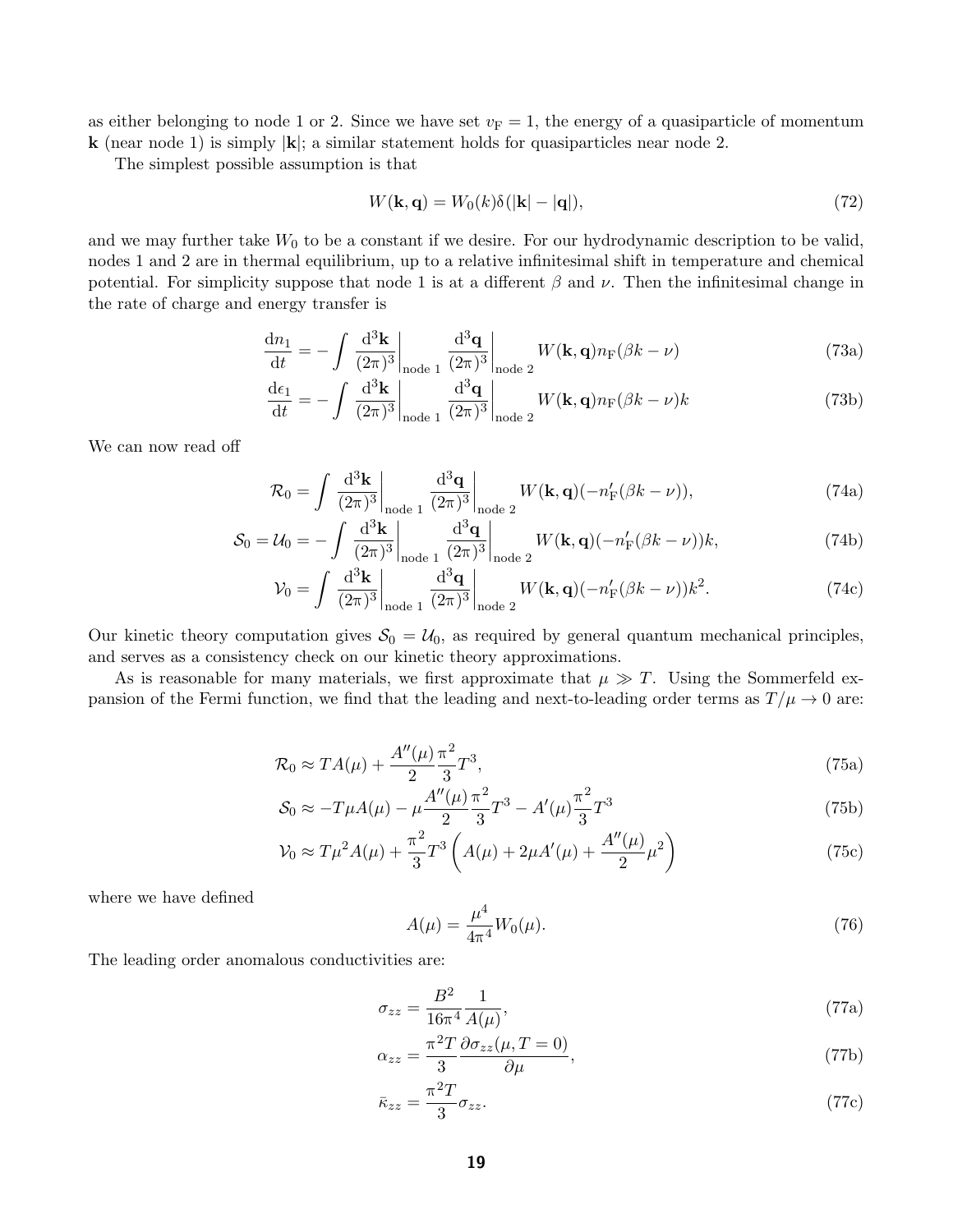<span id="page-19-1"></span>

**Figure 1:** Breakdown of the anomalous Wiedemann-Franz law in the regime where intervalley exchange of charge and energy occurs via quasiparticle scattering and may be treated with kinetic theory. The violation of the Wiedemann-Franz law is opposite to what would be expected in semiconductors or Dirac semimetals such as graphene. We have assumed that  $W_0$  is a constant, though this plot looks qualitatively similar for other choices.

Remarkably, we recover the Wiedemann-Franz law exactly in the limit  $\mu \gg T$ . This is rather surprising, as the assumptions that have gone into our derivation are subtly different than the standard assumptions about metallic transport. In particular, the ordinary derivation of the Wiedemann-Franz law assumes that elastic scattering off of all disorder is much faster than any thermalization time scale (hence, the conductivity can be written as the sum of conductivities of quasiparticles at each energy scale [\[50\]](#page-25-1)). In our derivation, we have assumed that intravalley thermalization is much faster than intervalley scattering, which may be the case when the dominant source of disorder is long wavelength [\[46,](#page-24-15) [32\]](#page-24-1). At a technical level, the integral in the numerator of  $\sigma_{zz}^{\text{anom}}$  looks much like the standard integral for  $\bar{k}_{zz}$  in a metal, and vice versa. The Wiedemann-Franz law is restored by a factor of  $(\pi^2/3)^2$  coming from the ratio  $(2G/C)^2$ . That the Wiedemann-Franz law can arise in a subtle way is emphasized by our interesting violation of the standard Mott relation, which states that  $\alpha_{zz} = -(\pi^2 T/3)(\partial \sigma_{zz}(T=0)/\partial \mu)$ . This Mott relation differs by a minus sign from the result derived above. The origin of this minus sign is that in our theory, the rate of intervalley scattering is the sum of rates at each quasiparticle energy, as opposed to the net conductivity.

<span id="page-19-0"></span>Let us also mention what happens in the regime  $\mu \sim T$ . In an ordinary semiconductor [\[51\]](#page-25-2), or a Dirac semimetal such as graphene [\[55\]](#page-25-6), kinetic theory predicts an  $\mathcal{O}(1)$  violation of the Wiedemann-Franz law whereby  $\mathcal{L}_{zz} > \mathcal{L}_0$ . This is called bipolar diffusion, and is due to the fact that multiple bands with opposite charge carriers are thermally populated, and the thermal conductivity is enhanced by the combined flow of these carriers. Figure [1](#page-19-1) shows the fate of the anomalous Wiedemann-Franz law in a Weyl semimetal where intervalley scattering is the slowest timescale in the problem. Here we see the opposite effect – the Wiedemann-Franz law is reduced. The physical explanation of this effect immediately follows from the previous paragraph – bipolar diffusion applies to the scattering rates and not to the conductivities, and hence  $\kappa_{zz}$  is reduced below  $\sigma_{zz}$  as  $\mu/T \to 0$ . This discussion should be taken with a grain of salt – it is worth keeping in mind that the regime  $\mu/T \to 0$  is associated with stronger interactions, and so (as in graphene) the quasiparticle description of transport may completely breakdown [\[29,](#page-23-15) [32\]](#page-24-1).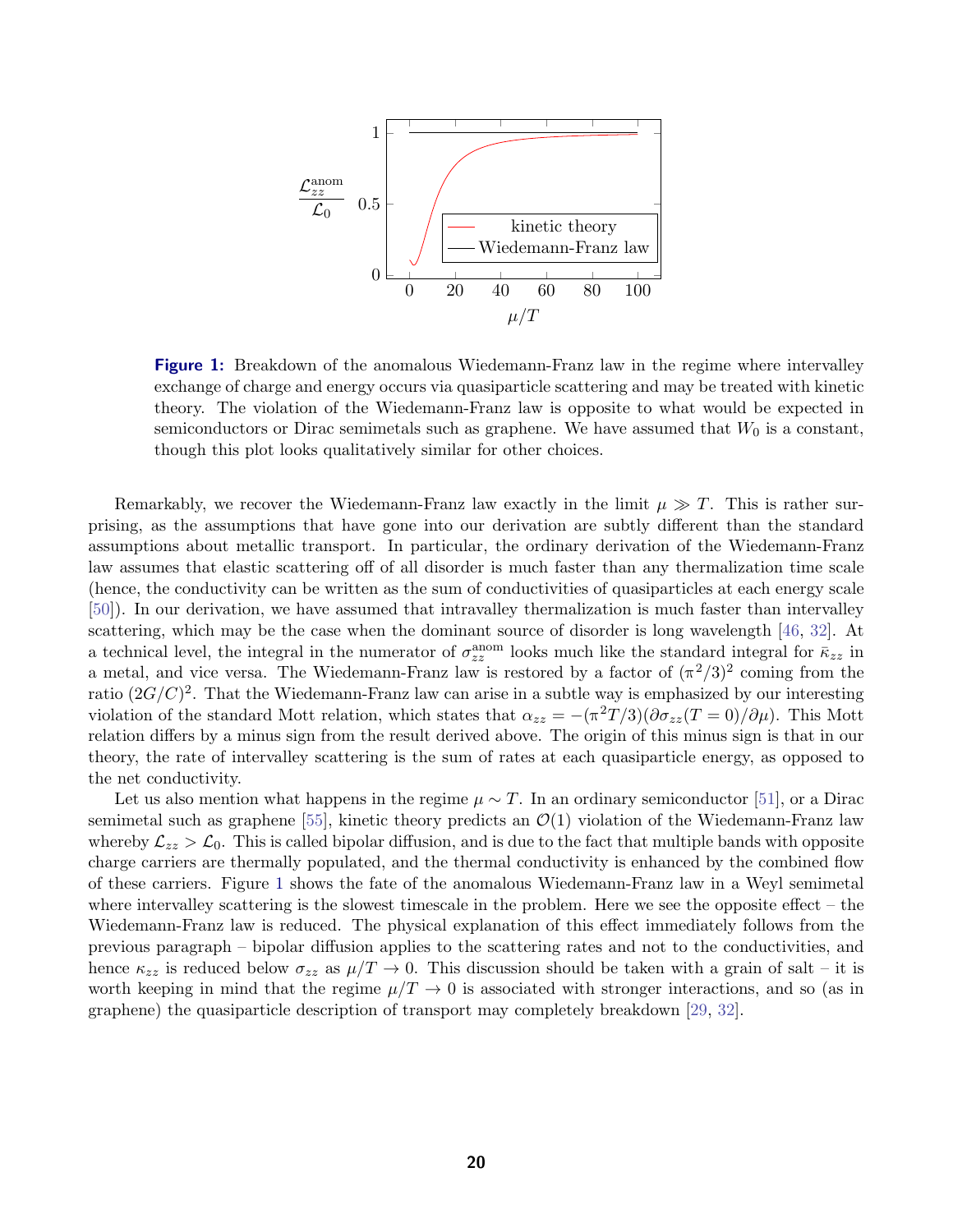# **H** Memory Matrix Formalism

So far, our theory of transport has relied entirely on a classical theory of anomalous hydrodynamics. Nonetheless, we expect that our results can be computed perturbatively using a more general, inherently quantum mechanical formalism called the memory matrix formalism [\[45,](#page-24-14) [39\]](#page-24-8). The memory matrix formalism is an old many-body approach to transport which does not rely on the existence of long-lived quasiparticles. It is particularly useful in a "hydrodynamic" regime in which only a small number of quantities are long-lived. In such a regime, memory matrix results can be understood for many purposes entirely from classical hydrodynamics [\[46\]](#page-24-15). Nevertheless, the memory matrix formalism has some distinct advantages. In particular, it gives microscopic relations for the unknown parameters of the hydrodynamic theory.

Let us give a simple example of how the memory matrix formalism works, leaving technical details to [\[45,](#page-24-14) [39\]](#page-24-8). Suppose we have a system in which the momentum operator  $P_i$  is almost exactly conserved. Assuming isotropy, and that there are no other long-lived vector operators, it can be formally shown that the expectation value of  $P_i$  will evolve according according to

<span id="page-20-0"></span>
$$
\frac{\mathrm{d}\langle P_i \rangle}{\mathrm{d}t} = -\frac{M_{PP}}{\chi_{PP}} \langle P_i \rangle,\tag{78}
$$

where  $\chi_{PP} = \text{Re}(G_{P_xP_x}^R(\mathbf{k} = \mathbf{0}, \omega = 0))$  is the momentum-momentum susceptibility, and  $M_{PP}$  is a component of the memory matrix, which is schematically given by

$$
M_{PP} \approx \lim_{\omega \to 0} \frac{\text{Im}\left(G_{\dot{P}_x \dot{P}_x}^{\text{R}}(\mathbf{k} = \mathbf{0}, \omega)\right)}{\omega}.
$$
\n(79)

More formal expressions may be found in [\[39,](#page-24-8) [56\]](#page-25-7). Note the presence of operator time derivatives (i.e.  $P = i[H, P]$ , with H the global Hamiltonian) in the expression for  $M_{PP}$ . From the hydrodynamic equation [\(78\)](#page-20-0), it is clear that the momentum relaxation rate is determined by  $M_{PP}$ . For a given microscopic Hamiltonian  $H$ , we can therefore simply evaluate this element of the memory matrix to obtain the value of the momentum relaxation rate in the hydrodynamic theory.

The memory matrix formalism is very naturally suited to the computation of our hydrodynamic parameters  $\mathcal{R}_{ab}$ ,  $\mathcal{S}_{ab}$ ,  $\mathcal{U}_{ab}$  and  $\mathcal{V}_{ab}$ . As these only affect the conductivities at  $\mathcal{O}(B^2)$ , it is sufficient to evaluate these in the  $B = 0$  state. We assume that we may cleanly divide up the low energy effective theory for our Weyl semimetal into "node fluids" labeled by indices a, just as in the main text. To each node fluid, we assign a charge current operator  $J_a^{\mu}$  and a stress tensor  $T_a^{\mu\nu}$ , which need not be exactly conserved in the presence of intervalley scattering and anomalies. We then define the valley charge and energy operators as

<span id="page-20-1"></span>
$$
n_a \equiv \frac{1}{V_3} \int \mathrm{d}^3 \mathbf{x} \ J_a^t,\tag{80a}
$$

$$
\epsilon_a \equiv \frac{1}{V_3} \int \mathrm{d}^3 \mathbf{x} \; T_a^{tt},\tag{80b}
$$

respectively. We have assumed that the fluid is at rest when deriving the above. For later reference, we also define  $\mathcal{J}_a^i$  as the zero mode of the operator  $J_a^i$ , and  $P_a^i$  as the zero mode of the operator  $T_a^{ti}$ , analogous to [\(80\)](#page-20-1).

Now suppose that we take our Weyl semimetal, and "populate" valley fluids at various chemical potentials and temperatures. Let us define the vector of operators

$$
x_I = \begin{pmatrix} n_a - n_a^0 \\ \epsilon_a - \epsilon_a^0 \end{pmatrix}, \tag{81}
$$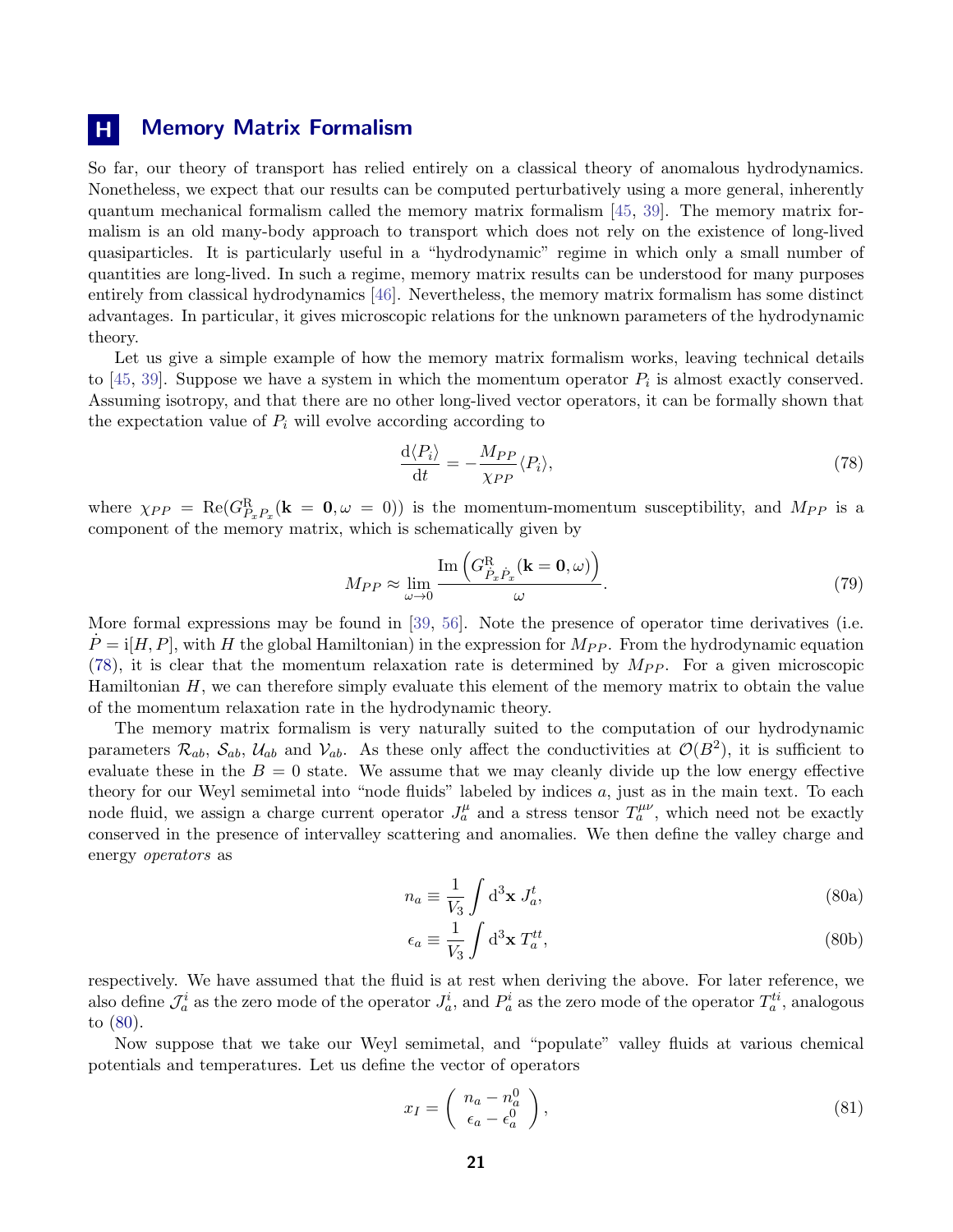where  $n_a^0 = \langle n_a \rangle$  and  $\epsilon_a^0 = \langle \epsilon_a \rangle$ , with averages over quantum and thermal fluctuations taken in equilibrium. I indices run over the operators  $n_a$  and  $\epsilon_a$ . Assuming that there are no other long-lived modes operators in the system which overlap with the charge and energy of each valley fluid, we can use memory matrix techniques to show that the expectations values of these objects will evolve according to the hydrodynamic equations

<span id="page-21-2"></span><span id="page-21-0"></span>
$$
\frac{\mathrm{d}\langle x_I \rangle}{\mathrm{d}t} = -M_{IJ} \chi_{JK}^{-1} \langle x_K \rangle,\tag{82}
$$

where the matrices  $M$  and  $\chi$  have entries

$$
M_{IJ} \approx \lim_{\omega \to 0} \frac{\text{Im}\left(G_{\dot{x}_I\dot{x}_J}^{\text{R}}(\mathbf{k} = \mathbf{0}, \omega)\right)}{\omega},\tag{83a}
$$

$$
\chi_{IJ} = \text{Re}\left(G_{x_I x_J}^{\text{R}}(\mathbf{k} = \mathbf{0}, \omega = 0)\right). \tag{83b}
$$

These formulae should be valid to leading order in a perturbative expansion in the small intervalley coupling strength.

The easiest way to compute  $\chi_{IJ}$  is to identify the thermodynamic conjugate variable to  $x_I$  (let us call it  $y_I$ ), and then employ the linear response formula

<span id="page-21-3"></span>
$$
\frac{\partial \langle x_I \rangle}{\partial y_J} = \chi_{IJ}.\tag{84}
$$

If the valley fluids interact weakly then we may approximate  $\chi_{JK}$  as a block diagonal matrix to leading order, with  $T_{\nu_a}$  the canonically conjugate variable to  $\mu_a$ , and  $-T\beta_a$  the canonically conjugate variable to  $\epsilon_a$ . Thus

<span id="page-21-1"></span>
$$
\begin{pmatrix} \langle n_a \rangle - n_a^0 \\ \langle \epsilon_a \rangle - \epsilon_a^0 \end{pmatrix} = \chi_{IJ} \begin{pmatrix} T(\nu_a - \nu_a^0) \\ -T(\beta_a - \beta_a^0) \end{pmatrix}.
$$
 (85)

Comparing [\(82\)](#page-21-0), [\(85\)](#page-21-1) and our hydrodynamic definition of A, we conclude that  $A_{IJ}$ , the elements of the intervalley scattering matrix, are related to microscopic Green's functions by

$$
A_{IJ} = TM_{IJ}.\tag{86}
$$

Using the symmetry properties of Green's functions, we see that  $M_{IJ} = M_{JI}$ , thus proving that A is a symmetric matrix, as we claimed previously. From [\(83\)](#page-21-2), it is clear that global charge and energy conservation among all valleys enforces  $\sum_b \mathcal{R}_{ab} = \sum_b \mathcal{S}_{ab} = \sum_b \mathcal{V}_{ab} = 0$  in the memory matrix formalism. For completeness, we note that the susceptibility matrix is given by

$$
(\chi_{IJ})_a \text{ indices} = \begin{pmatrix} (\partial_\mu n)_a & 3n_a \\ 3n_a & 12P_a \end{pmatrix},\tag{87}
$$

assuming that the free energy of each fluid depends only on  $\mu_a$  and  $T_a$ .

We finish by reviewing the well-known microscopic expressions for the other parameters in our hydrodynamic theory (see [\[39\]](#page-24-8) for more details). Using the fact that velocity is conjugate to momentum, and combining [\(31\)](#page-10-3) and [\(84\)](#page-21-3), we obtain

$$
n_a \delta^{ij} \equiv \chi_{\mathcal{J}_a^i P_a^j},\tag{88a}
$$

$$
(\epsilon_a + P_a)\delta^{ij} \equiv \chi_{P_a^i P_a^j}.\tag{88b}
$$

The Gibbs-Duhem relation implies that (to good approximation if valley fluids nearly decouple)

$$
Ts_a = \epsilon_a + P_a - \mu n_a. \tag{89}
$$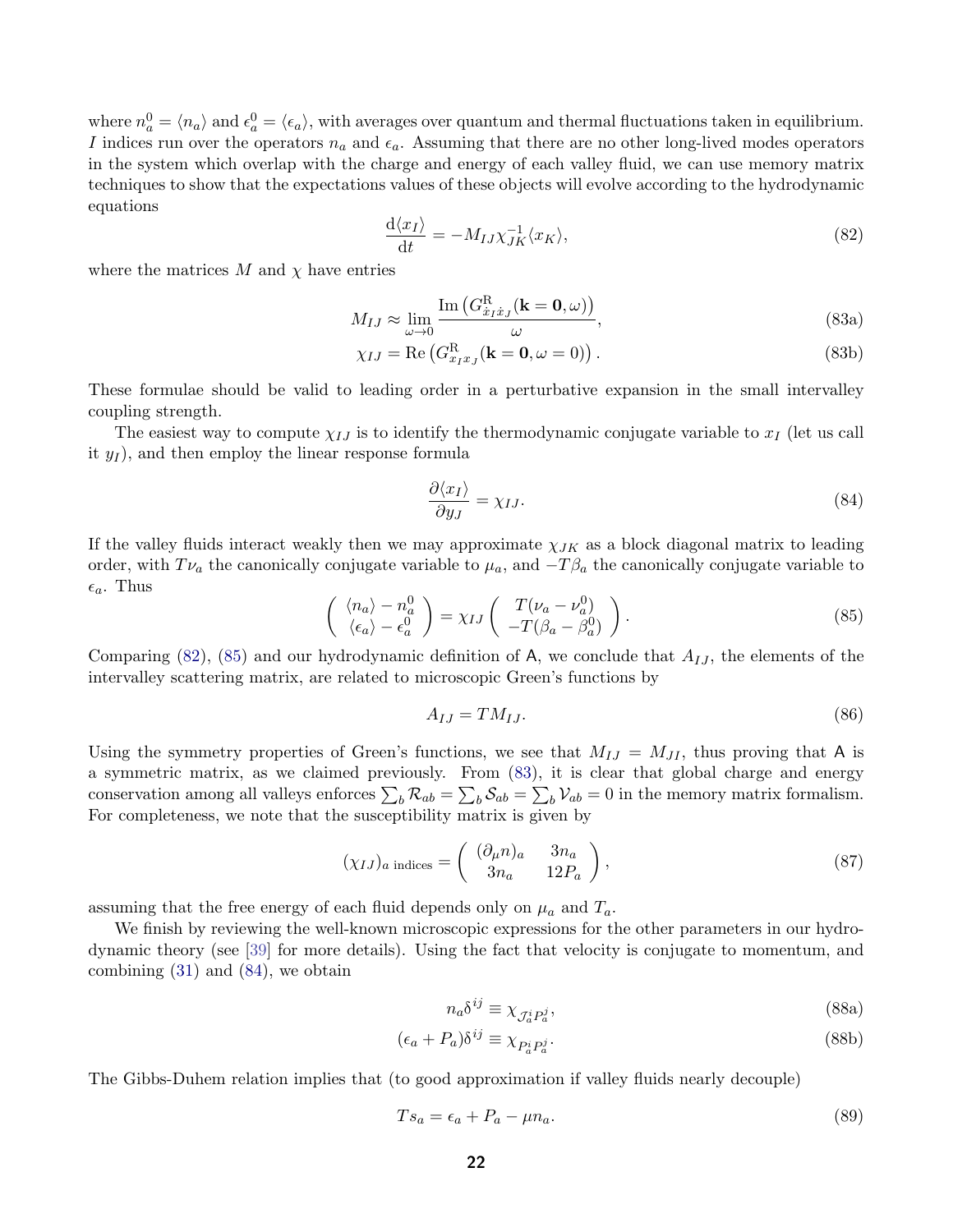Together with the memory matrix result for the momentum relaxation time

<span id="page-22-0"></span>
$$
M_{P_a^i P_a^j} = \delta_{ij} \Gamma_a,\tag{90}
$$

we have a microscopic expression for all of the hydrodynamic parameters in our formulas for the conduc-tivities, written in the main text, via the memory matrix formalism. The expression [\(47\)](#page-12-3) for  $\Gamma_a$  that we derived from hydrodynamics agrees with that obtained by explicitly evaluating  $M_{PP}$  [\[57\]](#page-25-8).

It is possible that the presence of anomalies complicates the memory matrix formalism beyond what is anticipated above. However, as the anomalous contributions to the hydrodynamic equations vanish in the absence of external electromagnetic fields, we do not expect any difficulties when the memory matrices are computed in the absence of background magnetic fields.

### **References**

- <span id="page-22-1"></span>[1] X. Wan, A. M. Turner, A. Vishwanath, and S. Y. Savrasov. "Topological semimetal and Fermi-arc surface states in the electronic structure of pyrochlore iridates", [Physical Review](http://journals.aps.org/prb/abstract/10.1103/PhysRevB.83.205101) B83 205101 (2011).
- <span id="page-22-2"></span>[2] C. Fang, M. J. Gilbert, X. Dai, and A. Bernevig. "Multi-Weyl topological semimetals stabilized by point group symmetry", [Physical Review Letters](http://journals.aps.org/prl/abstract/10.1103/PhysRevLett.108.266802) 108 266802 (2012), [arXiv:1111.7309](http://arxiv.org/abs/1111.7309).
- <span id="page-22-3"></span>[3] H. Weng, C. Fang, Z. Fang, A. Bernevig, and X. Dai. "Weyl semimetal phase in non-centrosymmetric transition metal monophosphides", [Physical Review](http://journals.aps.org/prx/abstract/10.1103/PhysRevX.5.011029) X5 011029 (2015), [arXiv:1501.00060](http://arxiv.org/abs/1501.00060).
- <span id="page-22-4"></span>[4] L. Lu, Z. Wang, D. Ye, L. Ran, L. Fu, J. D. Joannoupoulos, and M. Soljačić. "Experimental observation of Weyl points", Science 349 [622 \(2015\),](http://www.sciencemag.org/content/349/6248/622) [arXiv:1502.03438](http://arxiv.org/abs/1502.03438).
- <span id="page-22-5"></span>[5] S.-Y. Xu et al. "Discovery of a Weyl fermion semimetal and topological Fermi arcs", [Science](http://www.sciencemag.org/content/349/6248/613) 349 [613 \(2015\),](http://www.sciencemag.org/content/349/6248/613) [arXiv:1502.03807](http://arxiv.org/abs/1502.03807).
- <span id="page-22-6"></span>[6] B. Q. Lv et al. "Experimental discovery of Weyl semimetal TaAs", [Physical Review](http://journals.aps.org/prx/abstract/10.1103/PhysRevX.5.031013) X5 031013 [\(2015\),](http://journals.aps.org/prx/abstract/10.1103/PhysRevX.5.031013) [arXiv:1502.04684](http://arxiv.org/abs/1502.04684).
- <span id="page-22-7"></span>[7] H. N. Nielsen and M. Ninomiya. "The Adler-Bell-Jackiw anomaly and Weyl fermions in a crystal", [Physics Letters](http://www.sciencedirect.com/science/article/pii/0370269383915290) B130 389 (1983).
- <span id="page-22-8"></span>[8] D. T. Son and B. Z. Spivak. "Chiral anomaly and classical negative magnetoresistance of Weyl metals", [Physical Review](http://journals.aps.org/prb/abstract/10.1103/PhysRevB.88.104412) B88 104412 (2013), [arXiv:1206.1627](http://arxiv.org/abs/1206.1627).
- <span id="page-22-9"></span>[9] A. A. Burkov. "Negative longitudinal magnetoresistance in Dirac and Weyl metals", [Physical Review](http://journals.aps.org/prb/abstract/10.1103/PhysRevB.91.245157) B91 [245157](http://journals.aps.org/prb/abstract/10.1103/PhysRevB.91.245157) (2015), [arXiv:1505.01849](http://arxiv.org/abs/1505.01849).
- <span id="page-22-10"></span>[10] R. Lundgren, P. Laurell, and G. A. Fiete. "Thermoelectric properties of Weyl and Dirac semimetals", [Physical Review](http://journals.aps.org/prb/abstract/10.1103/PhysRevB.90.165115) B90 165115 (2014), [arXiv:1407.1435](http://arxiv.org/abs/1407.1435).
- <span id="page-22-11"></span>[11] B. Z. Spivak and A. V. Andreev. "Magneto-transport phenomena related to the chiral anomaly in Weyl semimetals", [Physical Review](http://journals.aps.org/prb/abstract/10.1103/PhysRevB.93.085107) B93 085107 (2016), [arXiv:1510.01817](http://arxiv.org/abs/1510.01817).
- <span id="page-22-12"></span>[12] H-J. Kim, K-S. Kim, J-F. Wang, M. Sasaki, N. Satoh, A. Ohnishi, M. Kitaura, M. Yang, and L. Li. "Dirac vs. Weyl in topological insulators: Adler-Bell-Jackiw anomaly in transport phenomena", [Physical Review Letters](http://journals.aps.org/prl/abstract/10.1103/PhysRevLett.111.246603) 111 246603 (2013), [arXiv:1307.6990](http://arxiv.org/abs/1307.6990).
- <span id="page-22-13"></span>[13] J. Xiong, S. K. Kushwaha, T. Liang, J. W. Krizan, M. Hirschberger, W. Wang, R. J. Cava, and N. P. Ong. "Evidence for the chiral anomaly in the Dirac semimetal  $N_{a3}$ Bi", Science 350 [413 \(2015\).](http://science.sciencemag.org/content/350/6259/413)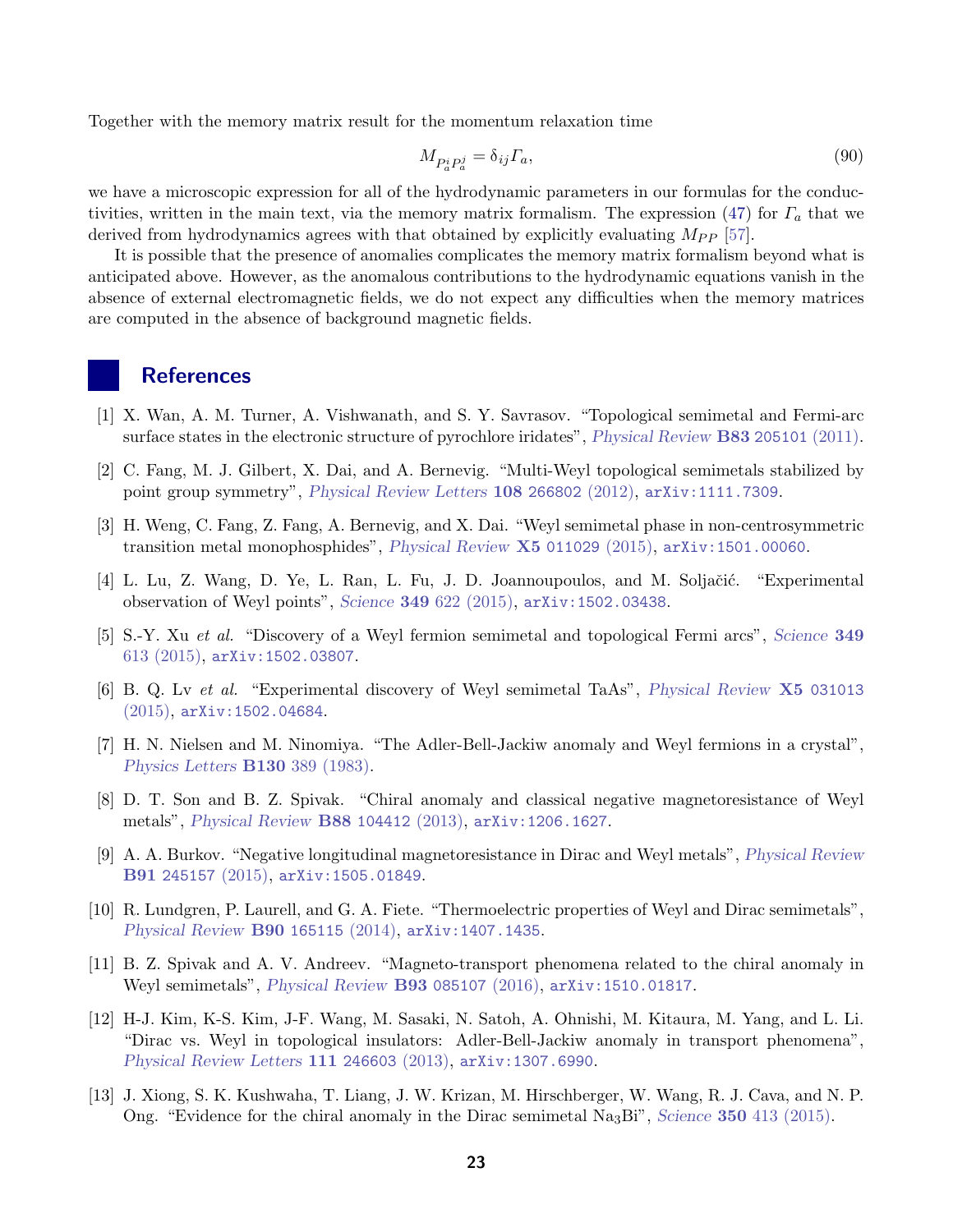- <span id="page-23-0"></span>[14] X. Huang et al. "Observation of the chiral anomaly induced negative magnetoresistance in 3D Weyl semimetal TaAs", [Physical Review](http://journals.aps.org/prx/abstract/10.1103/PhysRevX.5.031023) X5 031023 (2015), [arXiv:1503.01304](http://arxiv.org/abs/1503.01304).
- <span id="page-23-1"></span>[15] C-Z. Li, L-X. Wang, H. Liu, J. Wang, Z-M. Lin, and D-P. Yu. "Giant negative magnetoresistance induced by the chiral anomaly in individual  $Cd<sub>3</sub>As<sub>2</sub>$  nanowires", [Nature Communications](http://www.nature.com/ncomms/2015/151217/ncomms10137/full/ncomms10137.html) 6 10137 [\(2015\),](http://www.nature.com/ncomms/2015/151217/ncomms10137/full/ncomms10137.html) [arXiv:1504.07398](http://arxiv.org/abs/1504.07398).
- <span id="page-23-2"></span>[16] H. Li, H. He, H-Z. Lu, H. Zhang, H. Liu, R. Ma, Z. Fan, S-Q. Shen, and J. Wang. "Negative magnetoresistance in Dirac semimetal  $Cd_3As_2$ ", [Nature Communications](http://www.nature.com/ncomms/2016/160108/ncomms10301/full/ncomms10301.html) 7 10301 (2016), [arXiv:1507.06470](http://arxiv.org/abs/1507.06470).
- <span id="page-23-3"></span>[17] C. Zhang et al. "Signatures of the Adler-Bell-Jackiw chiral anomaly in a Weyl fermion semimetal", [Nature Communications](http://www.nature.com/ncomms/2016/160225/ncomms10735/full/ncomms10735.html) 7 10735 (2016), [arXiv:1601.04208](http://arxiv.org/abs/1601.04208).
- <span id="page-23-4"></span>[18] M. Hirschberger, S. Kushwaha, Z. Wang, Q. Gibson, C. A. Belvin, B. A. Bernevig, R. J. Cava, and N. P. Ong. "The chiral anomaly and thermopower of Weyl fermions in the half-Heusler GdPtBi", [arXiv:1602.07219](http://arxiv.org/abs/1602.07219).
- <span id="page-23-5"></span>[19] R. N. Gurzhi. "Minimum of resistance in impurity-free conductors", [Journal of Experimental and](http://www.jetp.ac.ru/cgi-bin/e/index/e/17/2/p521?a=list) [Theoretical Physics](http://www.jetp.ac.ru/cgi-bin/e/index/e/17/2/p521?a=list) 17 521 (1963).
- <span id="page-23-6"></span>[20] B. Spivak and S. A. Kivelson. "Transport in two-dimensional electronic micro-emulsions", [Annals of](http://www.sciencedirect.com/science/article/pii/S0003491605002654) Physics 321 [2079 \(2006\).](http://www.sciencedirect.com/science/article/pii/S0003491605002654)
- <span id="page-23-7"></span>[21] A. V. Andreev, S. A. Kivelson, and B. Spivak. "Hydrodynamic description of transport in strongly correlated electron systems", [Physical Review Letters](http://journals.aps.org/prl/abstract/10.1103/PhysRevLett.106.256804) 106 256804 (2011), [arXiv:1011.3068](http://arxiv.org/abs/1011.3068).
- <span id="page-23-8"></span>[22] A. Tomadin, G. Vignale, and M. Polini. "A Corbino disk viscometer for 2d quantum electron liquids", [Physical Review Letters](http://journals.aps.org/prl/abstract/10.1103/PhysRevLett.113.235901) 113 235901 (2014), [arXiv:1401.0938](http://arxiv.org/abs/1401.0938).
- <span id="page-23-9"></span>[23] A. Principi and G. Vignale. "Violation of the Wiedemann-Franz law in hydrodynamic electron liquids", [Physical Review Letters](http://journals.aps.org/prl/abstract/10.1103/PhysRevLett.115.056603) 115 056603 (2015).
- <span id="page-23-10"></span>[24] I. Torre, A. Tomadin, A. K. Geim, and M. Polini. "Nonlocal transport and the hydrodynamic shear viscosity in graphene", [Physical Review](http://journals.aps.org/prb/abstract/10.1103/PhysRevB.92.165433) B92 165433 (2015), [arXiv:1508.00363](http://arxiv.org/abs/1508.00363).
- <span id="page-23-11"></span>[25] L. Levitov and G. Falkovich. "Electron viscosity, current vortices and negative nonlocal resistance in graphene", [arXiv:1508.00836](http://arxiv.org/abs/1508.00836).
- <span id="page-23-12"></span>[26] M. J. M. de Jong and L. W. Molenkamp. "Hydrodynamic electron flow in high-mobility wires", [Physical Review](http://journals.aps.org/prb/abstract/10.1103/PhysRevB.51.13389) B51 11389 (1995), [arXiv:cond-mat/9411067](http://arxiv.org/abs/cond-mat/9411067).
- <span id="page-23-13"></span>[27] D. A. Bandurin et al. "Negative local resistance due to viscous electron backflow in graphene", Science **351** [1055 \(2016\),](http://science.sciencemag.org/content/351/6277/1055.long) [arXiv:1509.04165](http://arxiv.org/abs/1509.04165).
- <span id="page-23-14"></span>[28] P. J. W. Moll, P. Kushwaha, N. Nandi, B. Schmidt, and A. P. Mackenzie. "Evidence for hydrodynamic electron flow in  $PdCoO<sub>2</sub>$ ", Science 351 [1061 \(2016\),](http://science.sciencemag.org/content/351/6277/1061) [arXiv:1509.05691](http://arxiv.org/abs/1509.05691).
- <span id="page-23-15"></span>[29] J. Crossno et al. "Observation of the Dirac fluid and the breakdown of the Wiedemann-Franz law in graphene", Science 351 [1058 \(2016\),](http://science.sciencemag.org/content/351/6277/1058) [arXiv:1509.04713](http://arxiv.org/abs/1509.04713).
- <span id="page-23-16"></span>[30] F. Ghahari, H-Y. Xie, T. Taniguchi, K. Watanabe, M. S. Foster, and P. Kim. "Enhanced Thermoelectric Power in Graphene: Violation of the Mott Relation By Inelastic Scattering", [Physical Review](http://journals.aps.org/prl/abstract/10.1103/PhysRevLett.116.136802) Letters 116 [136802](http://journals.aps.org/prl/abstract/10.1103/PhysRevLett.116.136802)  $(2016)$ , [arXiv:1601.05859](http://arxiv.org/abs/1601.05859).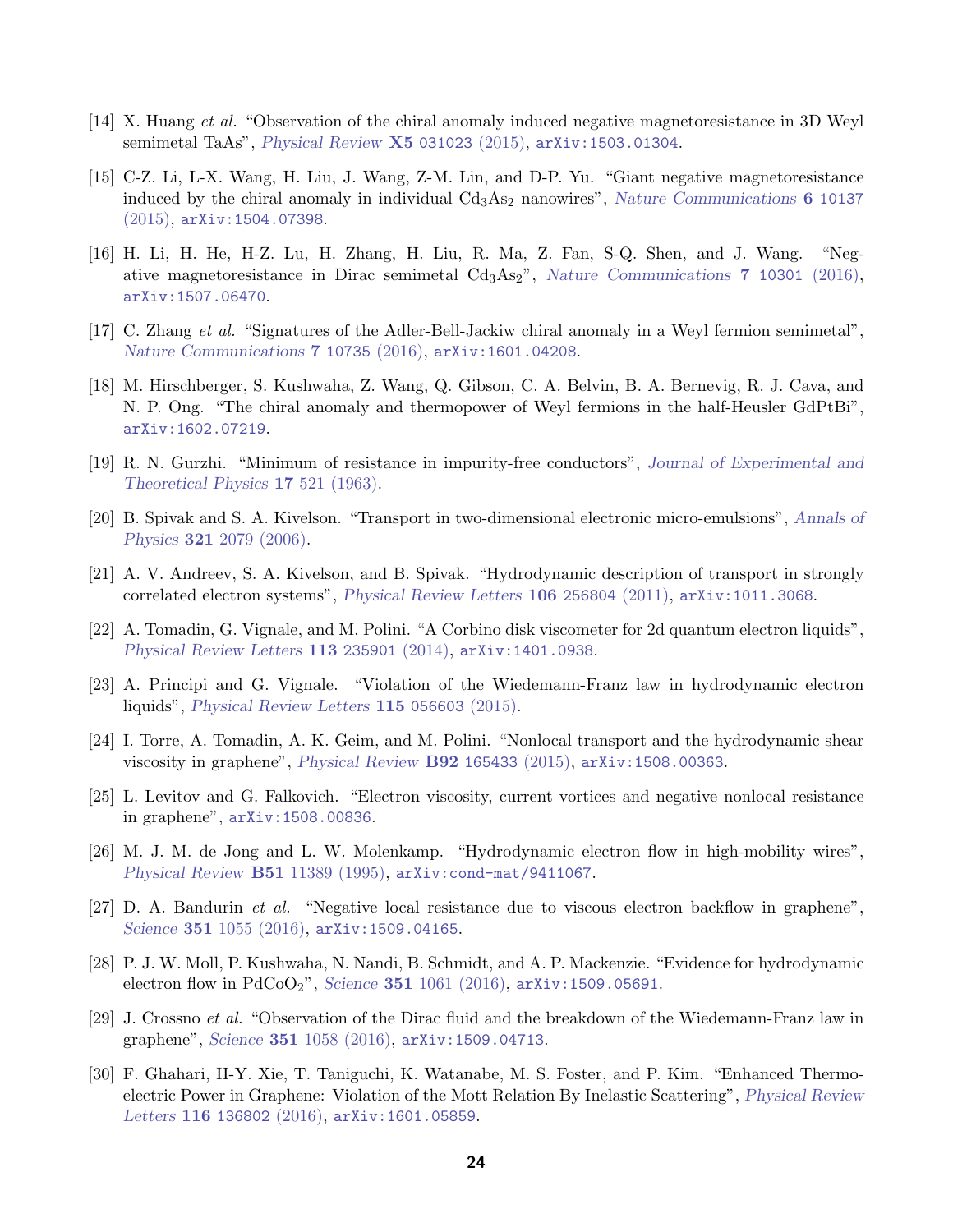- <span id="page-24-0"></span>[31] S. A. Hartnoll, P. K. Kovtun, M. M¨uller, and S. Sachdev. "Theory of the Nernst effect near quantum phase transitions in condensed matter, and in dyonic black holes", [Physical Review](http://journals.aps.org/prb/abstract/10.1103/PhysRevB.76.144502) B76 144502 [\(2007\),](http://journals.aps.org/prb/abstract/10.1103/PhysRevB.76.144502) [arXiv:0706.3215](http://arxiv.org/abs/0706.3215).
- <span id="page-24-1"></span>[32] A. Lucas, J. Crossno, K. C. Fong, P. Kim, and S. Sachdev. "Transport in inhomogeneous quantum critical fluids and in the Dirac fluid in graphene", [Physical Review](http://journals.aps.org/prb/abstract/10.1103/PhysRevB.93.075426) B93 075426 (2016), [arXiv:1510.01738](http://arxiv.org/abs/1510.01738).
- <span id="page-24-2"></span>[33] A. Lucas. "Sound waves and resonances in electron-hole plasma", [arXiv:1604.03955](http://arxiv.org/abs/1604.03955).
- <span id="page-24-3"></span>[34] D. T. Son and P. Surówka. "Hydrodynamics with triangle anomalies", *[Physical Review Letters](http://journals.aps.org/prl/abstract/10.1103/PhysRevLett.103.191601)* 103 [191601](http://journals.aps.org/prl/abstract/10.1103/PhysRevLett.103.191601) (2009), [arXiv:0906.5044](http://arxiv.org/abs/0906.5044).
- <span id="page-24-4"></span>[35] Y. Neiman and Y. Oz. "Relativistic hydrodynamics with general anomalous charges", [Journal of](http://link.springer.com/article/10.1007%2FJHEP03%282011%29023) [High Energy Physics](http://link.springer.com/article/10.1007%2FJHEP03%282011%29023) 03 023 (2011), [arXiv:1011.5107](http://arxiv.org/abs/1011.5107).
- <span id="page-24-5"></span>[36] K. Landsteiner, Y. Liu, and Y-W. Sun. "Negative magnetoresistivity in chiral fluids and holography", [Journal of High Energy Physics](http://link.springer.com/article/10.1007%2FJHEP09%282015%29090) 03 127 (2015), [arXiv:1410.6399](http://arxiv.org/abs/1410.6399).
- <span id="page-24-6"></span>[37] A. V. Sadofyev and M. V. Isachenkov. "The chiral magnetic effect in hydrodynamical approach", [Physics Letters](http://www.sciencedirect.com/science/article/pii/S0370269311001869) B697 404 (2011), [arXiv:1010.1550](http://arxiv.org/abs/1010.1550).
- <span id="page-24-7"></span>[38] D. Roychowdhury. "Magnetoconductivity in chiral Lifshitz hydrodynamics", [Journal of High Energy](http://link.springer.com/article/10.1007%2FJHEP09%282015%29145) [Physics](http://link.springer.com/article/10.1007%2FJHEP09%282015%29145) 09 145 (2015), [arXiv:1508.02002](http://arxiv.org/abs/1508.02002).
- <span id="page-24-8"></span>[39] A. Lucas and S. Sachdev. "Memory matrix theory of magnetotransport in strange metals", [Physical](http://journals.aps.org/prb/abstract/10.1103/PhysRevB.91.195122) [Review](http://journals.aps.org/prb/abstract/10.1103/PhysRevB.91.195122) B91 195122 (2015), [arXiv:1502.04704](http://arxiv.org/abs/1502.04704).
- <span id="page-24-9"></span>[40] K. Jensen, R. Loganayagam, and A. Yarom. "Thermodynamics, gravitational anomalies and cones", [Journal of High Energy Physics](http://link.springer.com/article/10.1007%2FJHEP03%282011%29023) 02 088 (2013), [arXiv:1207.5824](http://arxiv.org/abs/1207.5824).
- <span id="page-24-10"></span>[41] K. Landsteiner. "Anomaly related transport of Weyl fermions for Weyl semi-metals", [Physical Review](http://journals.aps.org/prb/abstract/10.1103/PhysRevB.89.075124) B89 [075124](http://journals.aps.org/prb/abstract/10.1103/PhysRevB.89.075124) (2014), [arXiv:1306.4932](http://arxiv.org/abs/1306.4932).
- <span id="page-24-11"></span>[42] K. Jensen, M. Kaminski, P. Kovtun, R. Meyer, A. Ritz, and A. Yarom. "Towards hydrodynamics without an entropy current", *[Physical Review Letters](http://journals.aps.org/prl/abstract/10.1103/PhysRevLett.109.101601)* 109 101601  $(2012)$ ,  $arXiv:1203.3556$ .
- <span id="page-24-12"></span>[43] N. Banerjee, J. Bhattacharya, S. Bhattacharyya, S. Jain, S. Minwalla, and T. Sharma. "Constraints on fluid dynamics from equilibrium partition functions", [Journal of High Energy Physics](http://link.springer.com/article/10.1007%2FJHEP09%282012%29046) 09 046 ([2012](http://link.springer.com/article/10.1007%2FJHEP09%282012%29046)), [arXiv:1203.3544](http://arxiv.org/abs/1203.3544).
- <span id="page-24-13"></span>[44] L. D. Landau and E. M. Lifshitz. Statistical Physics Part 1 [\(Butterworth Heinemann, 3](http://www.amazon.com/Statistical-Physics-Third-Part-Theoretical/dp/0750633727/ref=sr_1_1?ie=UTF8&qid=1460470916&sr=8-1&keywords=landau+statistical+physics)<sup>rd</sup> ed., 1980).
- <span id="page-24-14"></span>[45] D. Forster. Hydrodynamic Fluctuations, Broken Symmetry and Correlation Functions [\(Perseus](http://www.amazon.com/Hydrodynamic-Fluctuations-Symmetry-Correlation-Functions/dp/0201410494/ref=sr_1_1?ie=UTF8&qid=1418231940&sr=8-1&keywords=hydrodynamic+fluctuations+broken+symmetry+and+correlation+functions&pebp=1418231941724) [Books, 1975\).](http://www.amazon.com/Hydrodynamic-Fluctuations-Symmetry-Correlation-Functions/dp/0201410494/ref=sr_1_1?ie=UTF8&qid=1418231940&sr=8-1&keywords=hydrodynamic+fluctuations+broken+symmetry+and+correlation+functions&pebp=1418231941724)
- <span id="page-24-15"></span>[46] A. Lucas. "Hydrodynamic transport in strongly coupled disordered quantum field theories", [New](http://iopscience.iop.org/article/10.1088/1367-2630/17/11/113007/meta) [Journal of Physics](http://iopscience.iop.org/article/10.1088/1367-2630/17/11/113007/meta) 17 113007 (2015), [arXiv:1506.02662](http://arxiv.org/abs/1506.02662).
- <span id="page-24-16"></span>[47] D. E. Kharzeev. "The chiral magnetic effect and anomaly-induced transport", [Progress in Particle](http://www.sciencedirect.com/science/article/pii/S0146641014000039) [and Nuclear Physics](http://www.sciencedirect.com/science/article/pii/S0146641014000039) 75 133 (2014), [arXiv:1312.3348](http://arxiv.org/abs/1312.3348).
- <span id="page-24-17"></span>[48] M. M. Vazifeh and M. Franz. "Electromagnetic response of Weyl semimetals", [Physical Review](http://journals.aps.org/prl/abstract/10.1103/PhysRevLett.111.027201) Letters 111 [027201](http://journals.aps.org/prl/abstract/10.1103/PhysRevLett.111.027201) (2013), [arXiv:1303.5784](http://arxiv.org/abs/1303.5784).